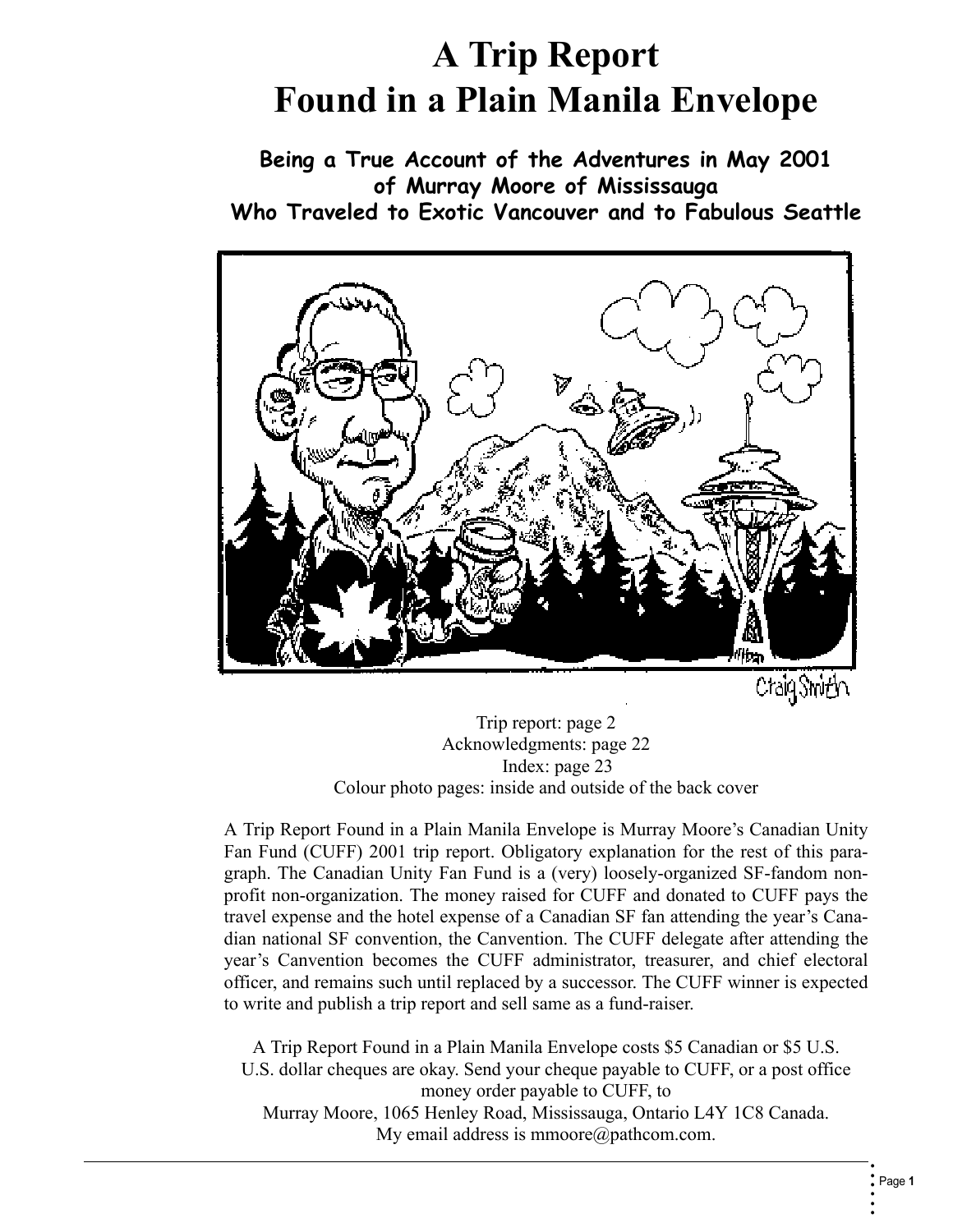### <span id="page-1-0"></span>**May 10, Thursday, Day 7**

To begin with the end, on the seventh and last day of my CUFF trip, having deplaned in Mississauga at Pearson International Airport, I telephone home. Our older son, Russell, 15, responds to my voice not with Welcome home! Dad! or Gosh Pater! We all missed you. Mom's been crying every night! but with this news: *Our computer's broken! Buy us a new computer!*

"And came down." That line worked famously for SF writer Samuel R. Delany.

\*sigh\* Back in the real world.

Vancouver, British Columbia. To this Central Canadian, living in the City of Mississauga contiguous to the City of Toronto to the east, and thus a short drive (if the Gardiner Expressway isn't busy) from the Centre of Canada  $^{TM}$ , Vancouver in the southwest corner of B.C. is a faroff city in an exotic landscape.

The Wet Coast. The Left Coast. Three time zones difference. Snowless winters. The mighty larch. The Douglas fir. The rest of the Monty Python lumberjack song. (The only lumberjack I know is a fan, Rodney Leighton of RR 3, Tatamagouche, Nova Scotia. And Nova Scotia, being one of the Maritime provinces, is on the east coast of the world's second biggest country.)

<span id="page-1-8"></span><span id="page-1-6"></span><span id="page-1-5"></span><span id="page-1-3"></span>

<span id="page-1-2"></span><span id="page-1-1"></span>Vancouver, home of the British Columbia Science Fiction Association (BCSFA), the oldest and healthiest SF club in Canada.

Vancouver, site of the BCSFA-associated annual VCon. In May 2001, VCon 26 is the host of the 2001 Canvention.

<span id="page-1-10"></span>And, dear to my fanzine-fan heart, Vancouver and environs (environs including Cumberland on Vancouver Island) residents include talented and true fanzine fans R. Graeme Cameron, Scott "Honcho" Patri, Garth Spencer, and Andrew Murdoch.



<span id="page-1-12"></span><span id="page-1-9"></span>An oddity which is not amusing to Canadians is that flying across Canada is more expensive than flying south to perhaps every major U.S. city. I am one of the only double-handful of the attendees from east of the Rocky Mountains attending VCon 26 and Canvention 21.

<span id="page-1-14"></span><span id="page-1-13"></span><span id="page-1-11"></span><span id="page-1-7"></span>Putting aside the handful of Albertans, in addition to myself, from further afield flew the inevitable John Mansfield of Win-

<span id="page-1-4"></span>nipeg, Manitoba; Canadian SF's power couple, the ubiquitous Robert J. Sawyer and Carolyn Clink (newly recruited residents to the wonders of rural, bucolic Mississauga, I must inform you); and furthest-flying Jean-Louis Trudel of Montreal, Quebec.

You have to be impressed by a city with a park --Stanley Park-- which created in me the impression of being possibly as large as the Maritime province of Prince Edward Island. And the trees in Stanley Park: the stumps of the dead trees in Stanley Park are thicker and taller than the maples and the white spruce of dear old Ontari-ari-ari-o.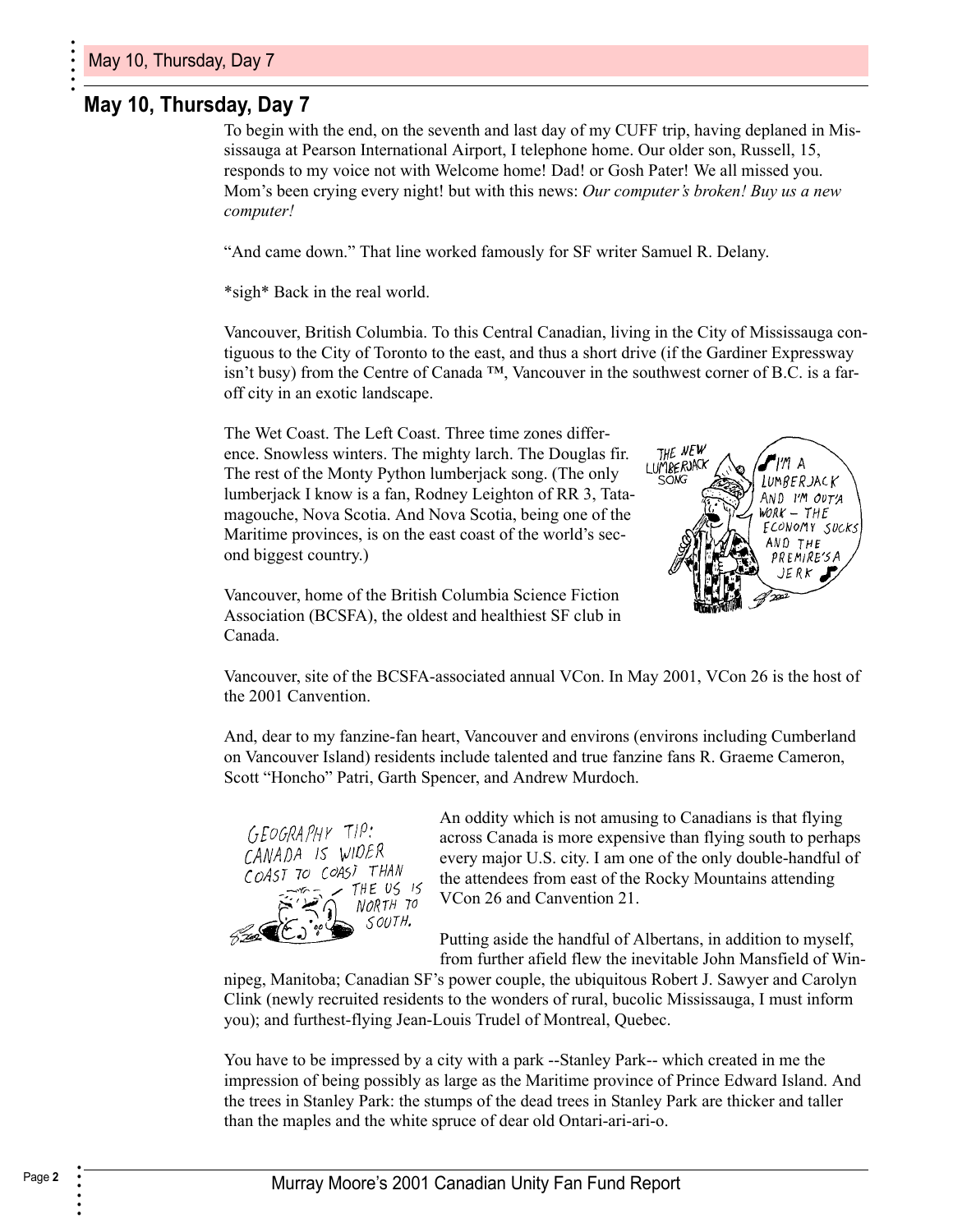The wettest I become during my sojourn in Vancouver is the late afternoon of the first day, wandering through Stanley Park with the hood of my light jacket covering my head. Hardly another human being is in sight, although I gather that if you penetrate the depths of the park you find some of the city's homeless doing the Vancouver version of squatting. Stanley Park is British Columbia's most popular tourist attraction, drawing eight million visitors a year.

This tip from my niece Amanda, a transplanted Mississaugan, might be useful to you if you find yourself in Vancouver.

Amanda reports, "The great thing about vancouver is that the immediate mountains are north so if your sense of direction is as bad as mine, keep that in mind."

On Mar. 14 Amanda types "hope everyone is well... and that you're coping with the snow... i could gloat about the blossoms that have arrived here already... but i'll suffice it to say i'm glad i don't live in the snowbank called ontario."



I return-emailed Amanda, "In today's Globe & Mail, writing in your city, John Gray advises the Rest of Canada, 'We don't have to dress like hand grenades to keep from freezing to death.' Bastard."

<span id="page-2-2"></span><span id="page-2-1"></span>And Amanda replies, "well... what all us westerners conveniently leave out of the picture is that, we may not be dressing like hand grenades, but we look an awful lot like a city of ducks... wet quackersyou'll see what i mean when you get here- although by then the wet

will have dried and blossomed so you'll only get to experience the quackers of Vancouver."

Amanda advises me to "bring a rain slicker! or at least something waterproof with either a hood or a hat. it's raining these days. a lot. other than that, it's spring weather-warm during the day with an ocean chill at night."

<span id="page-2-0"></span>In a Globe & Mail newspaper interview in October 2000, Vancouver native Douglas Coupland, author of Generation  $X$  and Microserfs, explained, "I love rain. It could rain every day as far as I'm concerned. People here really like it, it's more on the misty side, a friendly presence. That's why it's uncool to carry an umbrella in Vancouver. It's like an admission that you aren't wearing something water-repellent or fleece. I didn't see my first galosh until I went to Toronto. It was like seeing an ear trumpet for the first time."

<span id="page-2-5"></span><span id="page-2-4"></span>Look for the memorial to the Japanese and the memorial to Shakespeare. Stanley Park is lousy with statues and memorials which are dwarfed by their surroundings. By reading the words cut into the Japanese-Canadian Memorial I learn that during the First World War, of the 190 Japanese-Canadian volunteers, 54 were killed. Two Japanese-Canadians served their country in the Second World War. These two individuals somehow escaped the internment as enemy aliens of all Canadians of Japanese-origin. Even Japanese-Canadians born in Canada were included in the mass removal at the order of Mackenzie King's Liberals to inland camps. During the Korean War one Japanese-Canadian wore Canada's uniform. Quelle surprise.

<span id="page-2-3"></span>The epitaph on the modest Shakespeare memorial, on the main path beside the Vancouver Police Mounted Police stable, announces "He was not of an age/ But for all time."

The 123-year-old park named after a Canadian governor general is larger than New York City's Central Park. I am guessing that the Stanley Cup prize of the National Hockey League is named after the same Stanley.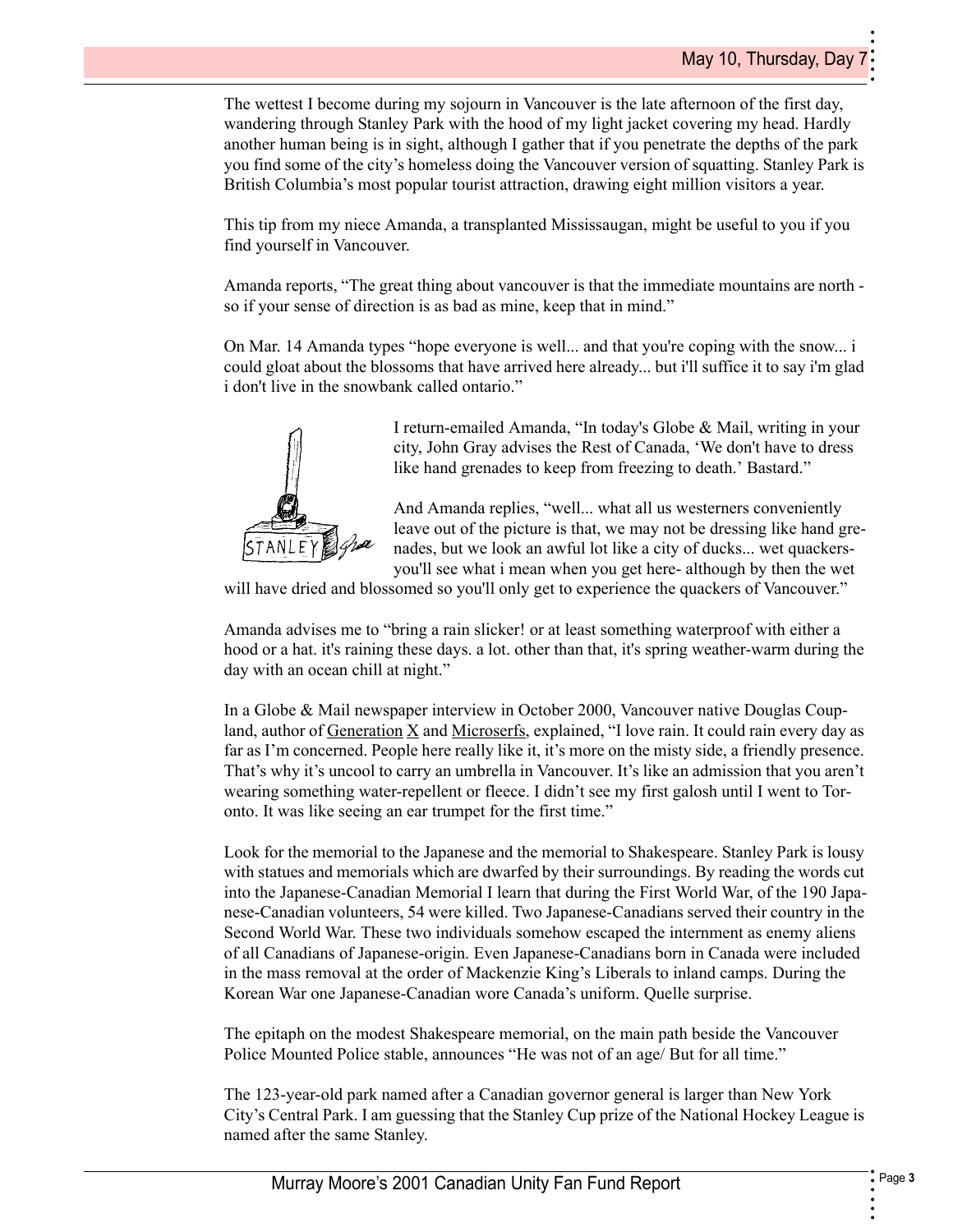<span id="page-3-11"></span><span id="page-3-9"></span><span id="page-3-5"></span><span id="page-3-4"></span><span id="page-3-0"></span>This description is in <u>Death on a No</u>. 8 Hook, Laurence Gough's second Willows and Parker police detective series novel: "Stanley Park is a thousand acres of mostly untended vegetation. It's shaped like an elephant's head, is situated at the west end of the city, and is surrounded on three sides by the Pacific Ocean." Reading the Jack Willows and Claire Parker series you will absorb much information about Vancouver while being well entertained. The television series equivalent is the excellent *DaVinci's Inquest.* Dominic DaVinci is the Vancouver coroner in the award-wining coroner and cops Canadian Broadcasting Corporation series.

<span id="page-3-8"></span><span id="page-3-7"></span>I see few people, four Canada geese, no other birds, and one chipmunk.

<span id="page-3-10"></span><span id="page-3-3"></span>Steve Forty can describe another Vancouver landmark to you, and perhaps be your native guide. Steve is the VCon Ambassador for Life. Steve has a terrific dark tan, thanks to his frequent frequenting of clothing-optional Wreck Beach.

According to Steve, when Mississaugans in January are snug in their homes listening to their furnaces running, Wreck Beach habituees adapt to the winter weather by sunbathing in the shelter of large rocks.

Vancouver has micro-climates. Steve lives in Coquitlam on a 500-foot-high hill. He looks down to see snow and rain. Vancouverites still water their lawns in the dry season.

Seattle has its toy monorail. Vancouver has its Skytrain, cars on elevated track that carry people through the greater Vancouver area.

Riding the Skytrain reminds Graeme Cameron of his childhood daydream of being Superman, of flying above the tops of buildings. Mind you, during my ride via Skytrain from the convention hotel in Burnaby to the Vancouver train station to board a Greyhound bus for Seattle, my Skytrain car is filled with school children and I might as well be underground on the Bloor line in Toronto for all of the skyline I see.



<span id="page-3-6"></span><span id="page-3-2"></span><span id="page-3-1"></span>The Skytrain, like an electric train, stops and goes by remote control. Operators in a control room, watching through cameras, I assume, open and close the train doors and make the trains go and stop. Tickets are available in machines. You do not pass through a turnstile. If you get caught by a ticket-checker without a ticket on a train you pay a fine. The Skytrain system is divided into three zones, with different pricing: the farther you travel, the more you pay. Buying a ticket when you are one station from the first station in the next zone must be annoying. Some Skytrain riders resell their tickets.

Travel is wasted on the young. I was a teenager during my previous visit to Vancouver, in the mid-1960s, in tow of my parents. We drove from Ontario through Manitoba, Saskatchewan, and Alberta, through the Rocky Mountains to British Columbia, and across the Canada-U.S. border as far south as Seattle.

I passed the time during these 1960's family trips in the back seat reading. When I became a driver I took my turn driving. All I remember of British Columbia is a suspension bridge. All I remember of Seattle is the Space Needle.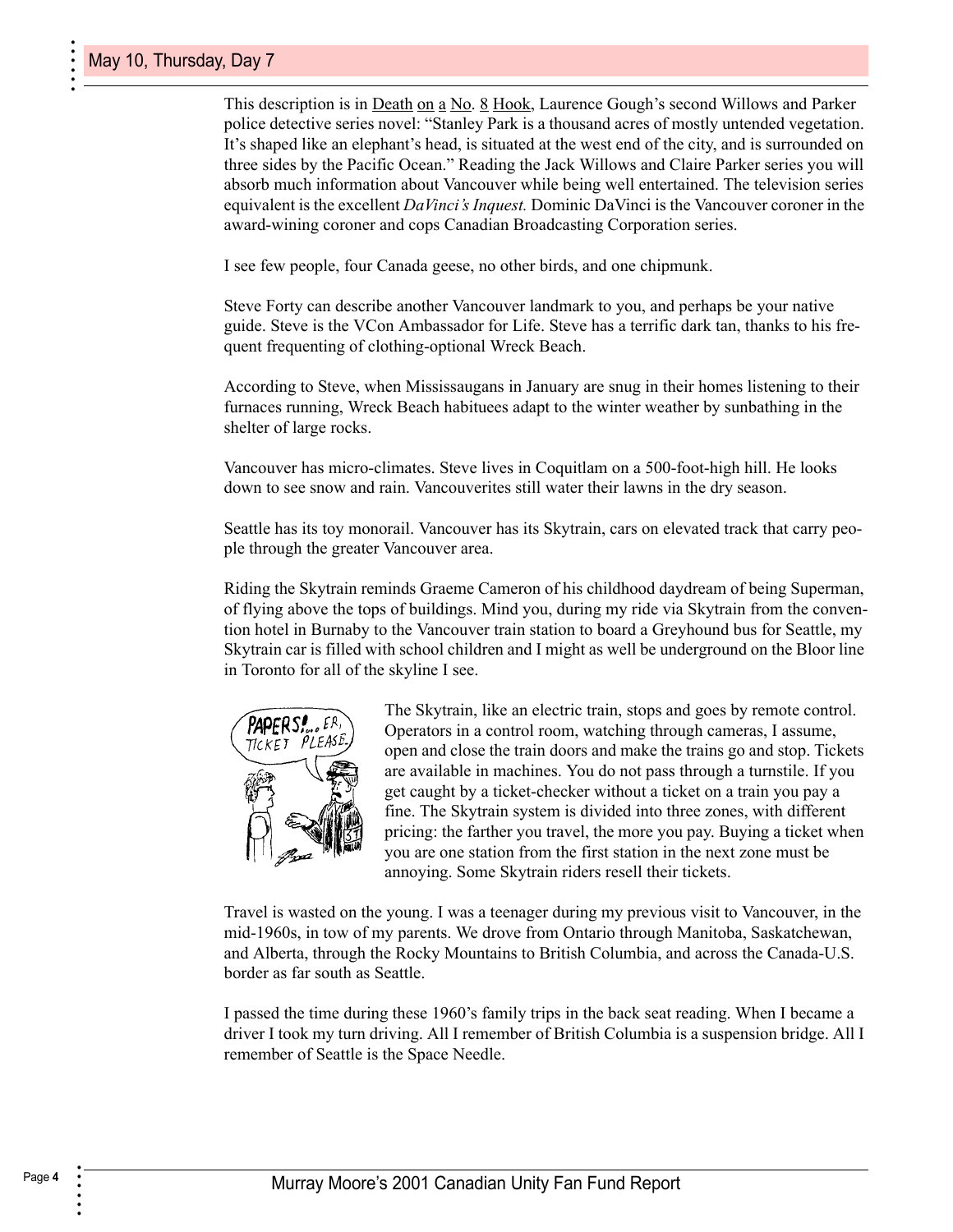•

<span id="page-4-3"></span>•

### **April 29, Sunday, four days to go**

Poking through books, working toward deciding what books to take to read on the airplane. Going on a trip means novelty, and adventure. Going on a trip means displacement, and upset. Why did I think it a good idea to chose a 7 a.m. flight to cross three time zones in five hours to arrive in Vancouver two hours after I left Toronto? I will be sleepy by 7 p.m. Vancouver time. At least I had the wit to leave a day early. More time in Vancouver?! Jean-Luc Godard, or another New Wave film director, supposedly said that he did not leave Paris because he might miss a movie.



<span id="page-4-11"></span><span id="page-4-9"></span><span id="page-4-7"></span><span id="page-4-6"></span><span id="page-4-2"></span><span id="page-4-1"></span><span id="page-4-0"></span>For my reading I pick the Michael Swanwick collection Tales of Old Earth; the October-November 1999 50th anniversary issue of The Magazine of Fantasy  $\&$ Science Fiction; the first Ian Rankin Inspector Rebus mystery Knots and Crosses. My choices on this trip are different in that I am breaking the pattern of choosing a pair of novels. Being a passenger is good because I can read. Watch out: beware of blood clots. *I hope you don't find yourself sitting next to a crying child*, Hope Leibowitz tells me.

<span id="page-4-5"></span>I finish reading Carl Hiaasen's fabulous black humour mayhem novel Double Whammy set in Hiaasen's native Florida. I should read more books, because reading makes me happy.

### **April 30, Monday, three days to go**

<span id="page-4-8"></span> Looking at myself in the bathroom mirror, at my short hair, I ask myself, Do I have a Doc Savage hairline?

### **May 2, Wednesday, one more day**

The first suicide at Casino Montreal in Montreal. A depressed gambler kills himself in his car in the casino's parking lot. What are the odds of another suicide at Casino Montreal in the next 365 days?

### **May 3, Thursday, Day One**

<span id="page-4-4"></span>Roots Airline sign in the airport asks "Can you call it starting over if it's never been done before?" I feel as if I am carrying the National Library in one of my two bags. Because I am a Nice Guy, I agree to Peter Halasz's request to lug books to VCon and get them autographed. My notebook falls out of my jacket passing through the x-ray scanner.

I am off to the city described by Douglas Coupland thusly: "Vancouver is beautiful and charming and all of that, but it's also, arguably, one of the remotest cities in North America not counting, say, Juneau."

<span id="page-4-10"></span>Takeoff  $\sim$  wheels up. I am reading in "The Very Pulse of the Machine" the line "You are. Creator. Of machine." Not at the moment, I think. Aside: To borrow a phrase from Dale Speirs, the Swanwick collection Tales of Old Earth is well recommended.

I slip the surly bonds of work and mundane life. On this trip I do not have a hassle with Customs, probably because I do not pass through Customs. That woman who gave me a hard time on my return from Boston and Corflu a few weeks earlier could have been my daughter.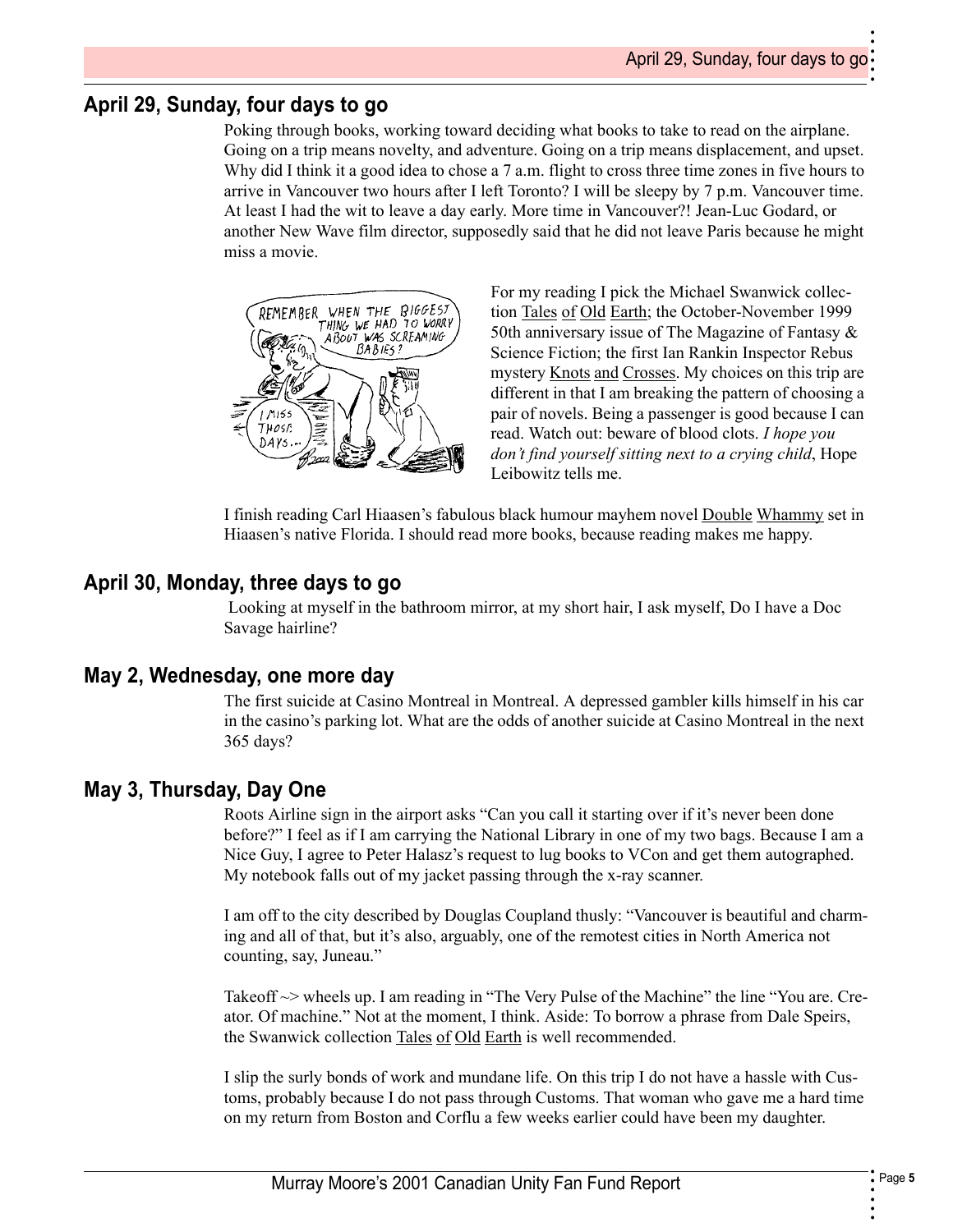

<span id="page-5-4"></span><span id="page-5-1"></span>I am beginning to realize not only am I middle-aged, but that I look middle-aged: a fact which can cut me some slack when I break the pre-September 11, 2001 rules, i.e. flying to Boston in February to attend Corflu, a convention for fanzine fans, with only a driver's licence as identification. I do not realize I do not have my birth certificate until I check in at the airline counter in the airport. U.S. Customs does not catch my lack of proof of identity: Canadian Customs does, on my return.

The Airbus A320 seeks and stays at 39,000 feet. I accept the pilot's word for this information. I am reminded of a scene in a Peter O'Donnell Modesty Blaise novel in which a character falling from an airplane --Modesty or Willie Garvin-- angled her or his body respectively to move horizontally and survive, so the series could continue, by landing in deep snow. Really deep snow.

Above the Rockies, I think that air travel is both our closest approximation to teleportation and God-like. I ponder the possibility of a meteor or of a space junk strike, or of volcanic eruption.

Early May in Mississauga brought summer weather with spring weather skipped. During the three previous days at work I eat lunch outside at a picnic table. Our lawn is thin and brown, as it will look in July and August. The white grubs eating the roots of the grass are not helping the lawn.

The sky above Vancouver is overcast. The weather is cool and dry. The airport shuttle bus soon is in the city. The bushes and trees and lawns are very green and other

<span id="page-5-2"></span><span id="page-5-0"></span>

colours. Small houses occupy small lots. No buses are seen because of the transit strike.



<span id="page-5-8"></span><span id="page-5-7"></span><span id="page-5-3"></span>I don't read carefully Amanda's directions. I walk 90 minutes between the Skytrain station and her apartment, or 70 minutes longer than I need to walk. Lugging Peter's books. During the bus strike.

<span id="page-5-6"></span><span id="page-5-5"></span>How far is Adanac Street, I ask fellow pedestrians, twice. *You're going in the right direction but it's still a long distance*, I am told, twice. This is true, because I am walking parallel to Commercial Drive, the street I should be walking. I return to the Skytrain station, orient myself, and find

my way. Hire a taxi? But I'm almost there!

This Adanac family, what country are they from? Adanac turns up in the Yellow Pages (business) but, strangely, not in the White Pages (residential) of Canadian telephone books.

Commercial Drive is not commercial. Commercial Drive is like Toronto's Queen Street West before Queen Street West became trendy. Commercial Drive does not have a single franchise fast food outlet. The reception to an entrepreneur who tried to open a chain fast food restaurant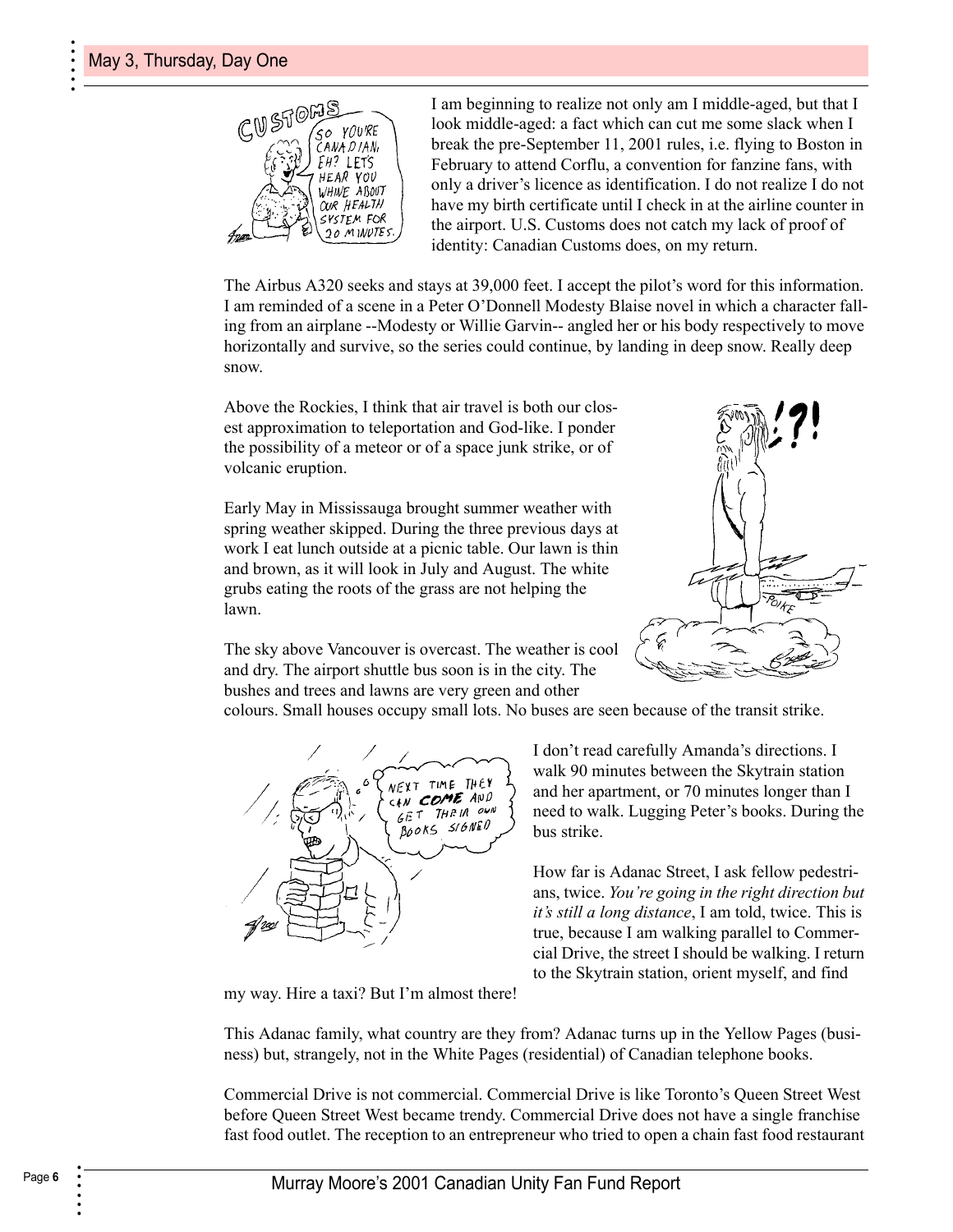•

•

was sufficiently unfriendly to abort the opening. Commercial Drive is vegetarian and natural food restaurants, ethnic restaurants, and Mom and Pop small businesses.

<span id="page-6-7"></span><span id="page-6-6"></span>I am lucky to be able to buy a hamburger at Fet's Bar and Grille. The reception counter is an old white-enamel gas stove. I am glad the weather is cool because I am sweaty after tramping back and forth along East Broadway before I stepped at last onto Commercial Drive.

Mississauga in contrast came into existence after the Second World War. Its redeeming feature is that I live and work in Mississauga and live less than 15 minutes drive from the west end of the Toronto subway.

Vancouver includes Canada's poorest postal code, the intersection of Hastings and Main. Amanda, who lived in that neighbourhood once upon a time, tells me that tourists from New York City visit Hastings and Main to survey the poorest neighbourhood in Canada, compare it with the best worst of NYC, and snicker at the comparison.

### **May 4, Friday, Day 2**

<span id="page-6-9"></span>As I explore the Radisson Hotel Burnaby I hear the announcement that Bradbury is speaking next week. To the Burnaby Rotary Club. Probably not our Bradbury.

I introduce myself to Al "Mr. Science" Betz. Al is VCon's Fan Guest of Honour. I am thinking that he is the cartoonist whose art I see in the VCon progress report, art by an artist with the initials A.B. and I am looking for a local artist to illustrate my trip report. I subsequently determine that the cartoonist with the initials A.B. is Andrew Brechin.

Al tells me *I can't draw a straight line*. But he can make liquid nitrogen ice cream - and he does, the next day. He talks about a 486 computer and open source code and a PC firewall. I listen.

My first sighting of the spoor of Scott Patri is a plastic cup in the fan lounge. The name Honcho is printed on it. Propeller- and robe-wearing Scott informs me *There's dick all in Cumberland*, Cumberland being the village he calls home on Vancouver Island. *I only write when I have something to say.* Scott no longer pubs his ish because of the cost. *I do a lot of stuff on the Internet*.

<span id="page-6-10"></span><span id="page-6-8"></span><span id="page-6-5"></span><span id="page-6-4"></span><span id="page-6-3"></span><span id="page-6-2"></span><span id="page-6-1"></span><span id="page-6-0"></span>

### **Obscure Space Programs as Documented by B Movies**

Honcho and I are in the audience for R. Graeme Cameron's guided tour of verbal pop-ups through clips from the worst of the previous half-century's SF movies. The panel is Obscure Space Programs as Documented by B Movies.

After a clip from a Japanese movie purporting to describe travel by rocket into space, Graeme announces *I'm never flying with them.*

Graeme tests whether we were paying attention after a clip representing the Italian space program: *You may have noticed that the chairs in which (the space ship crew) are sitting have castor wheels*.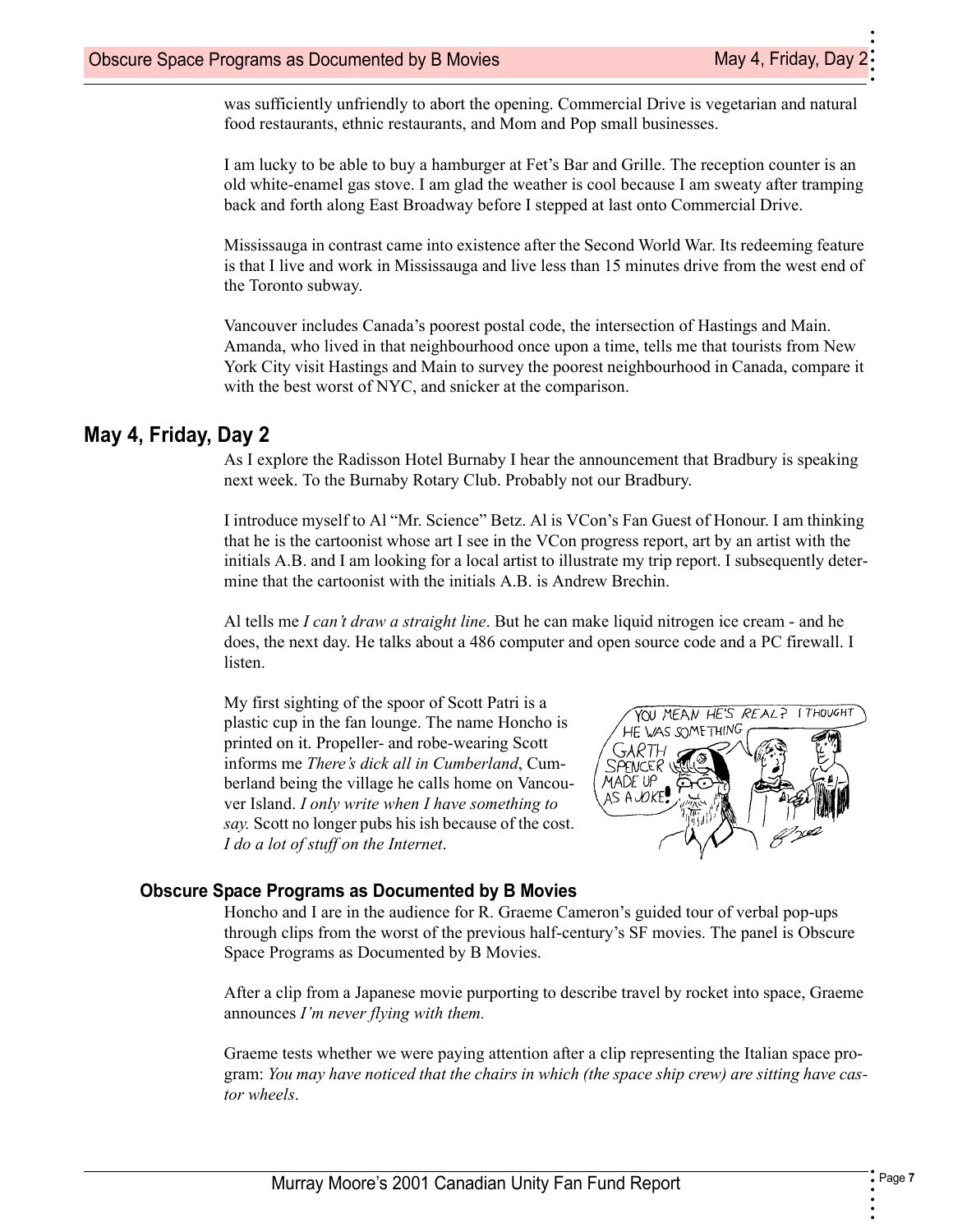*I identified with the Beaver* character on the tv sitcom Leave It to Beaver, Graeme says. *He dressed the same way I did*.

An actress in one of the film clips, a crew member of a space ship being fought over by two male astronauts, begs "Stop please!" Graeme's comment is *She's far too polite. She says please*. Chorus of audience members: *She must be Canadian*.

#### <span id="page-7-21"></span>**Canadian SF: What distinguishes it?**

Before the panel begins, Michael Coney shares, *I looked myself up on the Internet but all I found was scathing reviews of my own stuff*. (In my scribble of his quote scathing looks like soothing, but scathing sounds right.)

<span id="page-7-12"></span>Clear in my notes is this admission from Coney as he earlier signed a copy of one of his books for Peter Halasz: *The only thing that I can write fluidly is my signature.*



<span id="page-7-20"></span><span id="page-7-19"></span><span id="page-7-7"></span><span id="page-7-5"></span>A panel discussing the question Does Canadian SF exist? apparently is a perennial Canvention panel. *This is the 15th annual Canadian SF panel at these Canventions*, reports panelist Jean-Louis Trudel.

<span id="page-7-14"></span><span id="page-7-10"></span><span id="page-7-6"></span><span id="page-7-0"></span>Coney contributes, *I have never been convinced that Canadian SF exists except that we live here. Reviews of my writing have me living in Canada but I always* 

*will be a British writer.*

*I like to think that we write galactically. That's all there is to it.*

<span id="page-7-17"></span><span id="page-7-3"></span>Trudel describes Toronto as a Rick's Cafe in Casablanca for SF writers. *Toronto SF rules*. No U.S. authors were represented in the Novel category in the 2001 Hugos: two nominees were from Scotland, and two from Toronto. *I have heard good comments about (Toronto resident) Karl Schroeder's Ventus from French friends.* Trudel adds to the list of Toronto writers the names Terence Green, Peter Watts, and Phyllis Gotlieb.

<span id="page-7-22"></span><span id="page-7-11"></span>Canadian SF, general opinion states, begins with A Strange Manuscript Found in a Copper Cylinder by James De Mille, published in 1888.

<span id="page-7-15"></span><span id="page-7-1"></span>Gillian Savage mentions Reflection of the Siamese Twin by John Ralston Saul, fiction writer, intellectual heavyweight, and husband of Governor General Adrienne Clarkson. Saul suggests that Canada does not have a monolithic ideology. The forming of Canada was a complex process. Because of the French, Native, and British influences, Canadians decided not to have a singular identity.

<span id="page-7-18"></span><span id="page-7-16"></span><span id="page-7-9"></span><span id="page-7-4"></span>Trudel recommends West of January by Albertan Dave Duncan as very Canadian SF depending on the environment, also an Aurora winner. And Robert Sawyer writes about winners who put up with stuff. *In Canadian SF bullets hurt while they bounce off Arnold Schwarzenegger in the Terminator movie. Canadian heroes are flawed and they suffer. Sometimes they win and survive. To endure is heroic.*

<span id="page-7-13"></span><span id="page-7-8"></span><span id="page-7-2"></span>Coney adds that American publishers are careful about what they print to avoid offending their readers. Candas Jane Dorsey offers the bleak last-line ending of Guy Gavriel Kay's Tigana.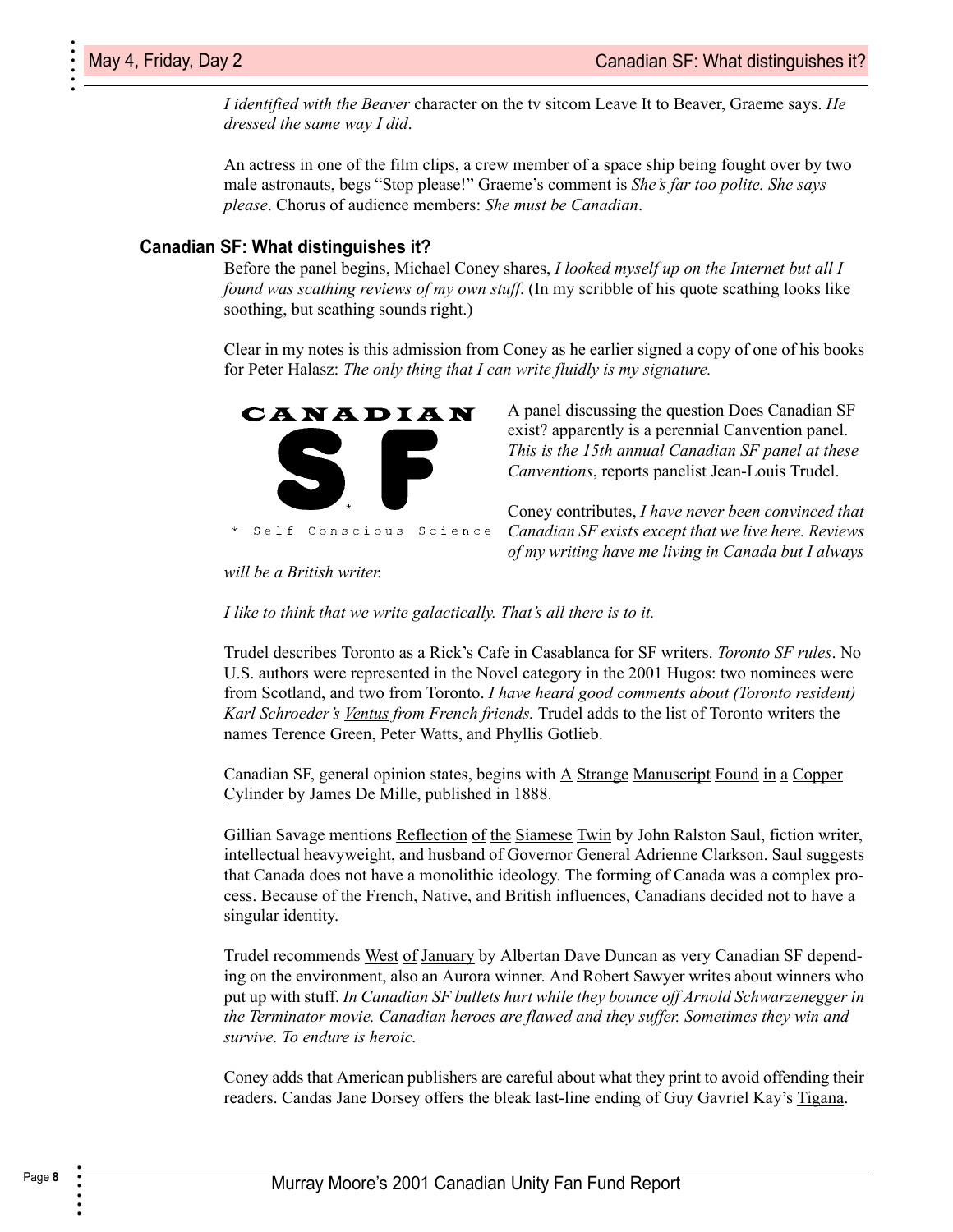•

<span id="page-8-9"></span>•

<span id="page-8-6"></span>Daniela Esparo, a librarian for 10 years, describes the institutional bias toward SF as not being literature. Librarians use as their buying guide catalogues from established publishers and reviews. Canadian SF small press publishers and mass market paperbacks are overlooked. Mass market paperbacks do not last long enough to justify the time and expense of cataloging them.

<span id="page-8-10"></span><span id="page-8-8"></span>*Guy Gavriel Kay and Sean Russell are published in big trade paperback and hard cover editions. We buy them. We buy everything.*

<span id="page-8-14"></span><span id="page-8-11"></span>Trudel: *Canadian Sf depends on your criteria*. Savage: *Both of my short stores have been Canadian SF, very Canadian in content*.

Trudel has written young adult books in which Canadian characters pop up. *Most of my science fiction is set in the far future. I have a lot of characters in a space colony called New Quebec. I have written two books set underneath Montreal.*

<span id="page-8-4"></span><span id="page-8-3"></span>Dorsey: *I try to make sure that the worlds I write about reflect the diversity we have in the real world. I admire Samuel R. Delany for not assuming that the far future will be like the 1950s.*

<span id="page-8-12"></span><span id="page-8-7"></span><span id="page-8-2"></span>Coney: *I can't look for trends to predict the future. I write for the market. I wrote 12 stories set on the Saanich Peninsula for Ed Ferman: I wrote animal stories for Katherine K. Rusch: I wrote Canadian stories for Tesseracts. You have to be versatile to write for a market*.

<span id="page-8-5"></span>Trudel: *That Canadian stories are the flavour of the month is an advantage. I start from a noncommercial position: not Dungeons & Dragons, not Star Wars, not commercial: semi-literary writing that attracts an audience.*

Dorsey: *The S in SF stands for a lot, speculative as well as science. The flirtation with realism in the twentieth century was an anomaly*.

### <span id="page-8-15"></span>**Opening Ceremony**

<span id="page-8-1"></span>Al Betz declares *I am not a writer*. Al explains that he has lost his sense of humour because of his medical problems.



<span id="page-8-13"></span>Candas Jane Dorsey tells this joke. *"Four Sf writers go into a bar. They order drinks. 'Fifty-two days!' says the first writer. A second round is ordered. 'Fifty-two days!' says the second writer. The bartender asks 'What is special about 52 days?' 'We finished a jigsaw puzzle.' 'Yes.' 'And it only took us 52 days.' 'What's so special about 52 days?' 'On the box it said, Two to four years.'"*

<span id="page-8-17"></span><span id="page-8-16"></span>Now would be an appropriate point to explain that Humour in Science Fiction was the VCon 26 theme. VCon 26, also known as 2001: A Space Oddity.

<span id="page-8-0"></span>Lynne Abbey, VCon's first-among-equals guest and a former resident of the U.S. NorthWest now living in Florida, says *I only knew I was writing humor* (U.S. spelling in deference to the GoH) *when I started reading my work aloud and people started laughing*.

*The Pacific NorthWest is not as funny as central Florida. The Pacific NorthWest is prettier*.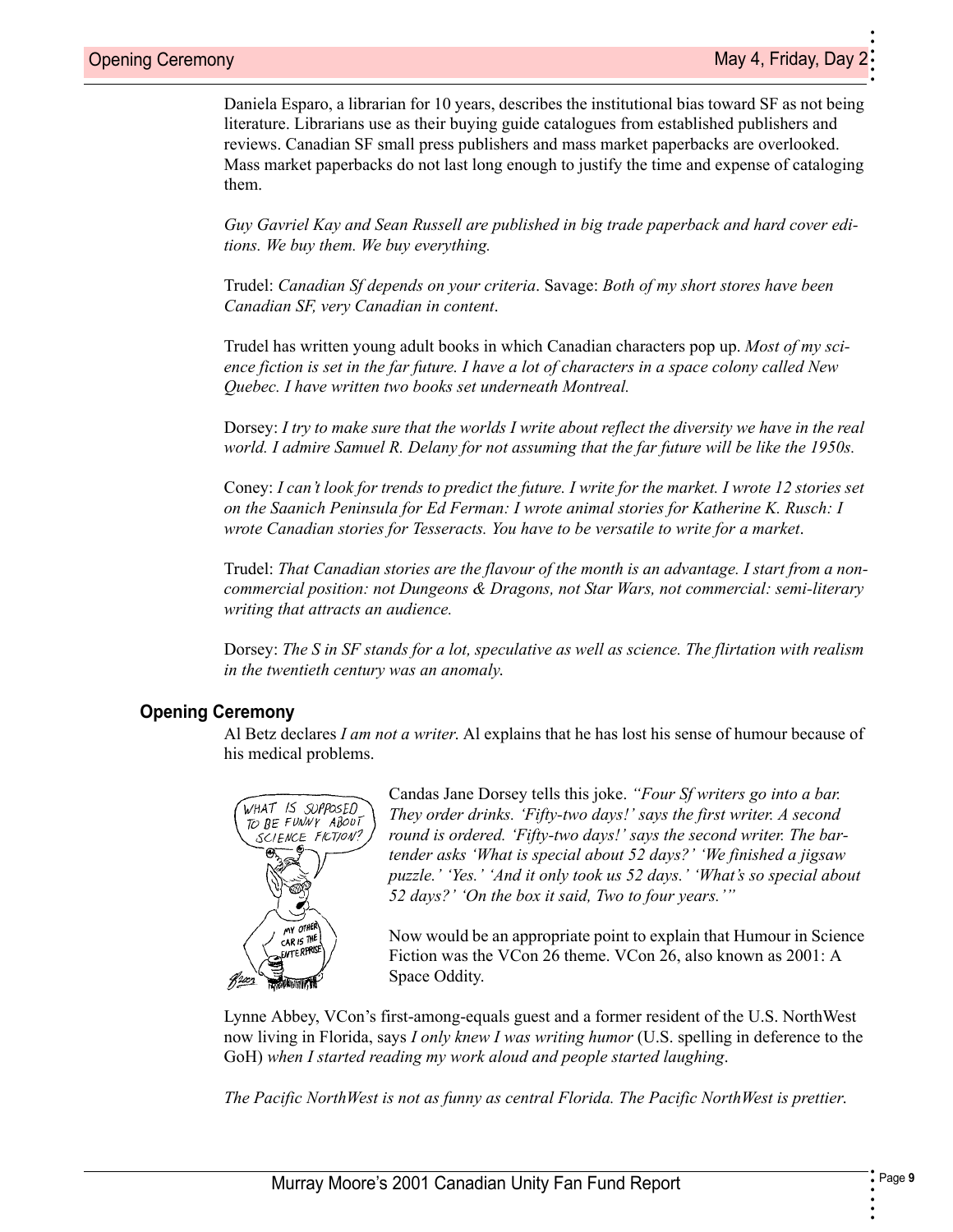#### <span id="page-9-9"></span>**True Stories**

<span id="page-9-5"></span>Alan Rosenthal talks about getting his job in Seattle, Washington and about the job offer he declined in Sudbury, Ontario.

<span id="page-9-6"></span>*During a job interview at Microsoft I was asked if I had been in a conflict in any of my previous jobs. I answered, 'There was that incident when I was working at the Post Office. You might have heard about it.' The interviewer cracked up.*

*I also scored in a Microsoft interview by successfully answering the challenge of telling a person over the telephone who did not understand the concept how to draw a triangle inside a square.*

<span id="page-9-7"></span>*During a tour of a mine in Sudbury, an oldtimer told me about a co-worker whose arm, caught in a conveyor belt, was torn off at the shoulder. The arm was taken to the local hospital and packed in ice, but this accident occurred before re-attaching an arm was possible. But, said the old-timer, 'The watch was still ticking.'*

### **May 5, Saturday, Day 3**

<span id="page-9-10"></span><span id="page-9-4"></span><span id="page-9-3"></span>One of the dealers at VCon is Charles McKee, the founder of Toronto's Bakka Books, now a Vancouver resident and the owner of McKee Books, doing business on the Internet since 1995. Charlie identifies himself as a pioneer of selling books through the Internet. He plans to add Bakka's history to his web site www.charlesmckeebooks.com.

<span id="page-9-8"></span>From the audience during a panel during the weekend. First fan: *I can name three people who were on Survivor II. I can't name anyone on the international space station*. Second fan: *Throw someone off the space station!*

#### <span id="page-9-11"></span>**Mr. Science Makes Ice Cream**

<span id="page-9-1"></span>Al Betz explains that you can stick your hand in liquid nitrogen provided a vapour barrier separates your hand from the liquid nitrogen. *Personally I like my skin.*



<span id="page-9-2"></span><span id="page-9-0"></span>To make ice cream using liquid nitrogen, Al is wearing oven mitts, a red and white plastic helmet, and a white lab coat with red trim. *According to the Internet a major use of liquid nitrogen is making liquid nitrogen ice cream.* Al has a green and white plastic Little Playmates Deluxe cooler. *There is believed to be a liquid nitrogen volcano on Titan's biggest moon*. Wearing safety glasses, Al makes the ice cream in a very big silver mixing bowl. *I have on occasion hidden a hot dog wiener in a glove finger, put the glove in liquid nitrogen, and then* 

*smashed that finger with a hammer. The tricky part is to remember which finger I want to hit*. Al uses liquid nitrogen to shrink a yellow balloon decorated with red poppies. *You can freeze two cans of shaving cream and unpeel the cans. Place the frozen shaving cream in a car and when it warms the shaving cream will fill the car*.

The recipe: 1 liter heavy whipping cream; 1liter half-and-half; 450 ml. granulated sugar; 3 whole eggs; 75 ml. vanilla extract; flavoring, as desired; 5 liters liquid nitrogen. For the experimental method, contact me.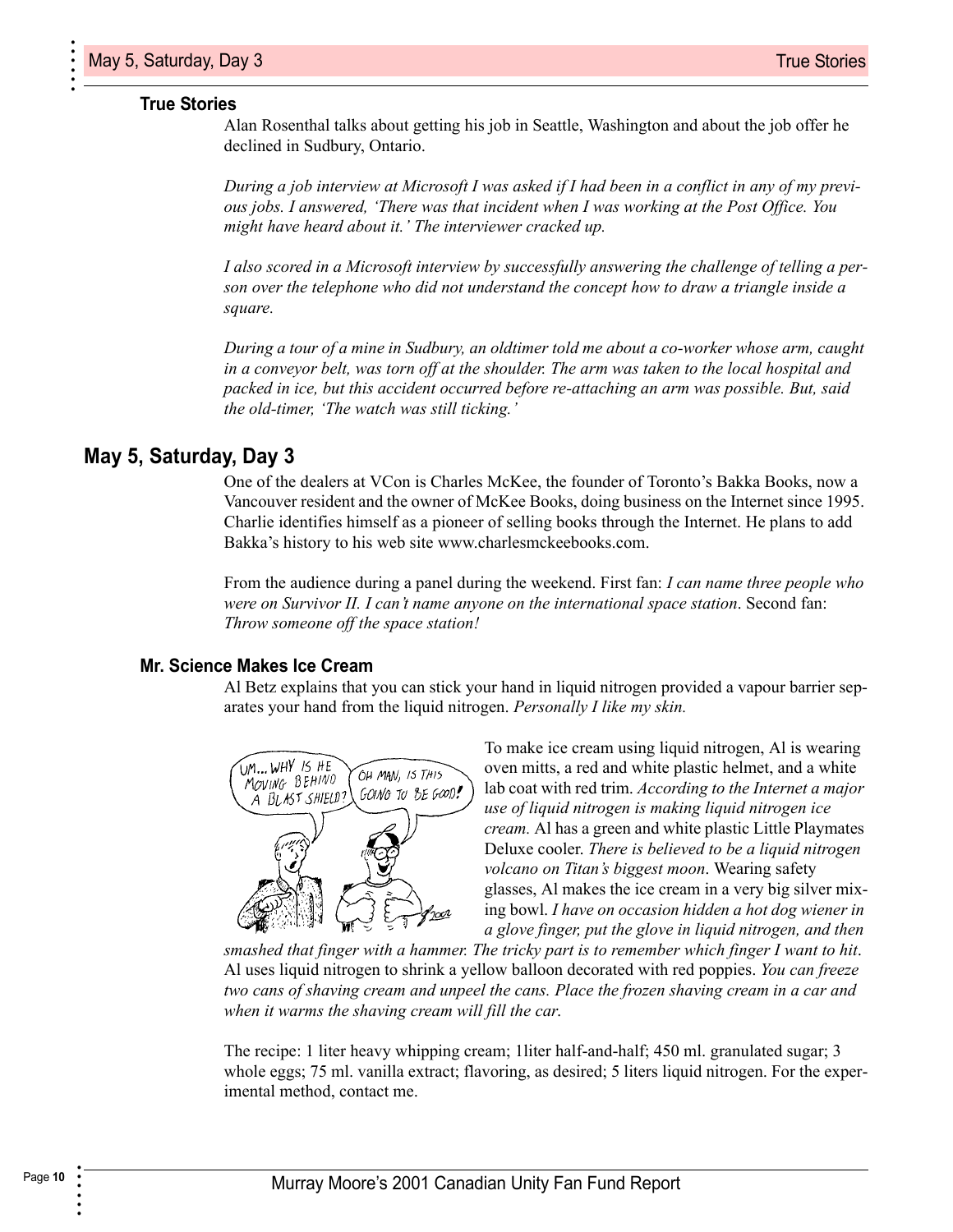• •

<span id="page-10-13"></span>•

### <span id="page-10-28"></span>**Prix Aurora Award Banquet and Dinner Theatre**

<span id="page-10-27"></span><span id="page-10-16"></span>Robert Sawyer, Prix Aurora Awards toastmaster, waxes historical: *The first Aurora was given in 1988 in Halifax to A.E. Van Vogt, the parent of all of us who write SF in this country*. Van Vogt was a prairie native, born in Winnipeg, Manitoba.

<span id="page-10-20"></span><span id="page-10-10"></span><span id="page-10-3"></span>The Snow Queen by long-time VCon attendee Eileen Kernaghan is a popular winner of the Best Long-Form Work in English Aurora, judging by the applause. Her novel is published by Thistledown Press of Saskatchewan. This VCon is her 25th VCon. *I'm very glad I didn't miss this one.*

<span id="page-10-24"></span><span id="page-10-12"></span><span id="page-10-4"></span>Meilleur livre en francais winner Jean-Louis Trudel praises his editor *for his audacious decision to publish a collection of short fiction of Young Adult SF*. The collection's name is Demain, les etoiles.

<span id="page-10-23"></span><span id="page-10-22"></span><span id="page-10-8"></span>"Surrendering the Blade" by Marcie Tentchoff, entered in the Best Short-Form Work in English category, is the first Aurora-winning poem. It begins "The cry went out from Camelot/That Arthur led his knights to war/Across the water, where a man/ He'd loved was waiting on the shore/ To fight him in his lady's name, And all the kingdoms still allied/ Delivered up their choicest men,/ And all the countryside around/ Sent victuals meant to succor them,/ The lords and peasants all the same." The poem continues for more than 150 lines. Originally published in The Doom of Camelot, Green Knight Publishing.

<span id="page-10-19"></span><span id="page-10-14"></span><span id="page-10-2"></span>John Campbell Award nominee for Best New Writer, Douglas Smith, wins the Meilleure nouvelle en francais Aurora for "La Danse des esprits," a French translation of a written-in-English story by the Ontario author.

*This is one that people will be chatting about in the newsgroups tomorrow*, Sawyer predicts. *He probably will not set foot in Quebec for five or 10 years*. SF authors are notorious for being poor prognosticators. Smith is in Montreal five months later attending the 2001 World Fantasy Con.

<span id="page-10-30"></span><span id="page-10-17"></span><span id="page-10-1"></span>The surprises are not over. David Widdicombe, writer of the play Science Fiction: The Play which had a limited run in Toronto, wins the Best Work in English (Other) Aurora. Science Fiction: The Play is the story of a down-on-his-luck SF writer and an obsessive fan who tracks him down.

Widdicombe was told *You don't have a prayer* and *Nobody saw your play*, Sawyer tells the audience. (I did, thanks to an email of recommendation broadcast by Sawyer.) Sawyer declared, *He will just plotz when I call him*.

<span id="page-10-26"></span>Edo Van Belkom, however, once again a nominee and once again not a winner, will get the news via email from Sawyer. *I will email Edo Van Belkom because it will be safer to email him*.

<span id="page-10-21"></span><span id="page-10-18"></span><span id="page-10-11"></span><span id="page-10-6"></span>The voters give the Meilleure ouvrage en francais (Autre) Award to Joel Champetier, editor of the Quebec SF magazine *Solaris*. Smith's Aurora winner was published in *Solaris*.

<span id="page-10-29"></span><span id="page-10-25"></span><span id="page-10-15"></span><span id="page-10-9"></span><span id="page-10-5"></span><span id="page-10-0"></span>The Artistic Achievement Aurora is given to Jean-Pierre Normand.

<span id="page-10-7"></span>Fan Achievement (Fanzine) goes to Karen Bennett for editing Voyageur, the web site of the USS Hudson Bay Star Trek club (www.idic.ca) in Toronto.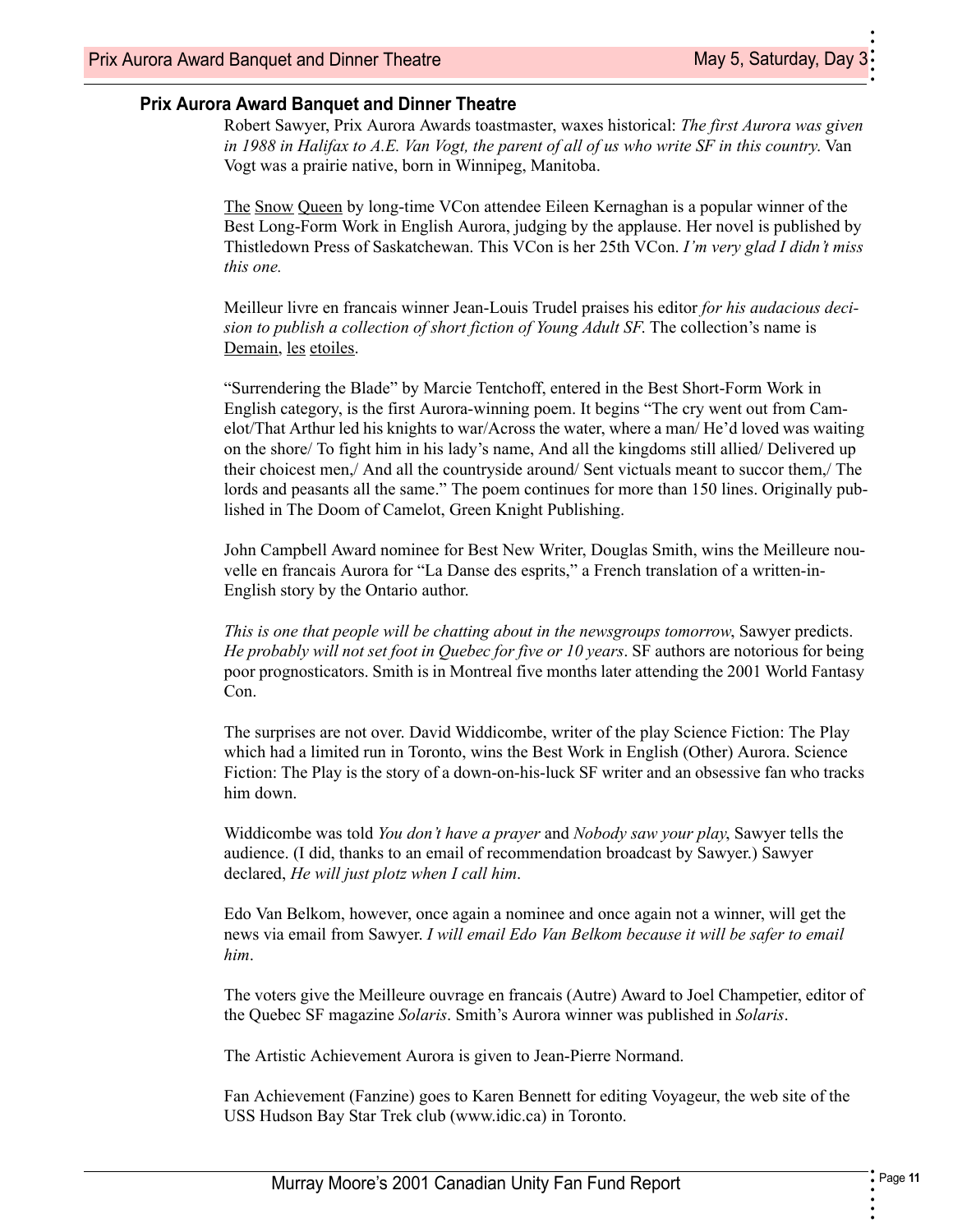> <span id="page-11-6"></span>BCSFA president and VCon 24 chair R. Graeme Cameron receives the Fan Achievement (Organizational) Aurora. Canvention co-ordinator and Prix Aurora Awards administrator Clint Budd describes the voters' choice as long overdue. Graeme received his Aurora on his ninth nomination. Graeme remembers sitting at the Aurora Awards in Toronto during Primedia with writer Edo Van Belkom. Edo asked Graeme "How do you get nominated eight times?" Graeme's answer: "I send a small fanzine to 40 people nation-wide." The Graeme tells his adopted home town crowd, *To get this when I'm just happy to be alive is a tremendous thrill.*



<span id="page-11-16"></span><span id="page-11-12"></span><span id="page-11-7"></span><span id="page-11-2"></span>On the subject of publishing a fanzine, Graeme describes publishing a fanzine as *the purest form of self-expression for SF fans*. Describing the mind of an Aurora-winning faned, Graeme explains *I have a mind like a steel trap. It's built like a sieve but it's a steel trap.*

<span id="page-11-15"></span>Peruse Graeme's Canadian Fancyclopedia at http://members.shaw.ca/rgraeme/home.html

<span id="page-11-10"></span><span id="page-11-9"></span><span id="page-11-5"></span><span id="page-11-4"></span><span id="page-11-1"></span>Fan Achievement (Other) winner Donna McMahon, author of the newly-published Tor hardcover Dance of Knives is recognized for her

reviewing. *I started writing reviews during a four and one-half hour round trip commute. I started to reread SF and I was reminded of terrific stuff.* Donna adds, *Reviews are a good thing. If I can spread the news, that's what I want to do.*

Clint Budd describes the Costume Guest of Honour: *Betty Bigelow speaks fluent Klingon and good Arabic but not French.*

At 10 p.m. con attendees have a choice of entertainment: What's up with Godzilla?, and Win Murray Moore's Money: Trivia Challenge.

<span id="page-11-17"></span>Win Murray Moore's Money had its debut three months earlier during the annual Toronto SF convention, Ad Astra. The format of Win Murray Moore's Money is strikingly and amazingly similar to the U.S. game show Win Ben Stein's Money.

<span id="page-11-14"></span>Win Murray Moore's Money is Robert Sawyer's fault. Also Don Hutchison's fault: Don volunteered the thought that I look like Ben Stein. Don also splashed me with mustard, but that's another story.

<span id="page-11-13"></span><span id="page-11-11"></span><span id="page-11-8"></span><span id="page-11-0"></span>During Ad Astra the challenger in the final round wins with three points out of a possible 10. I would have tied with three points if I had blurted out the answer Leslie Neilsen to the question to do with the classic SF movie Forbidden Planet. This second time the questions are less obscure. The proof is the scores: something like seven for me and five for challenger Alan Rosenthal. Proudest I am of answering the question, What is Pamela Lee Anderson's birthday? July 1, 1967.

#### **Fanecdotes**

<span id="page-11-3"></span>Al Betz recalls an idea that never got off the ground: *Stone Lake is in the middle of Golden*  Gate Park. People drive their remote control boats on it. I wanted to make a remote control *dirigible and drop bombs on the boats.*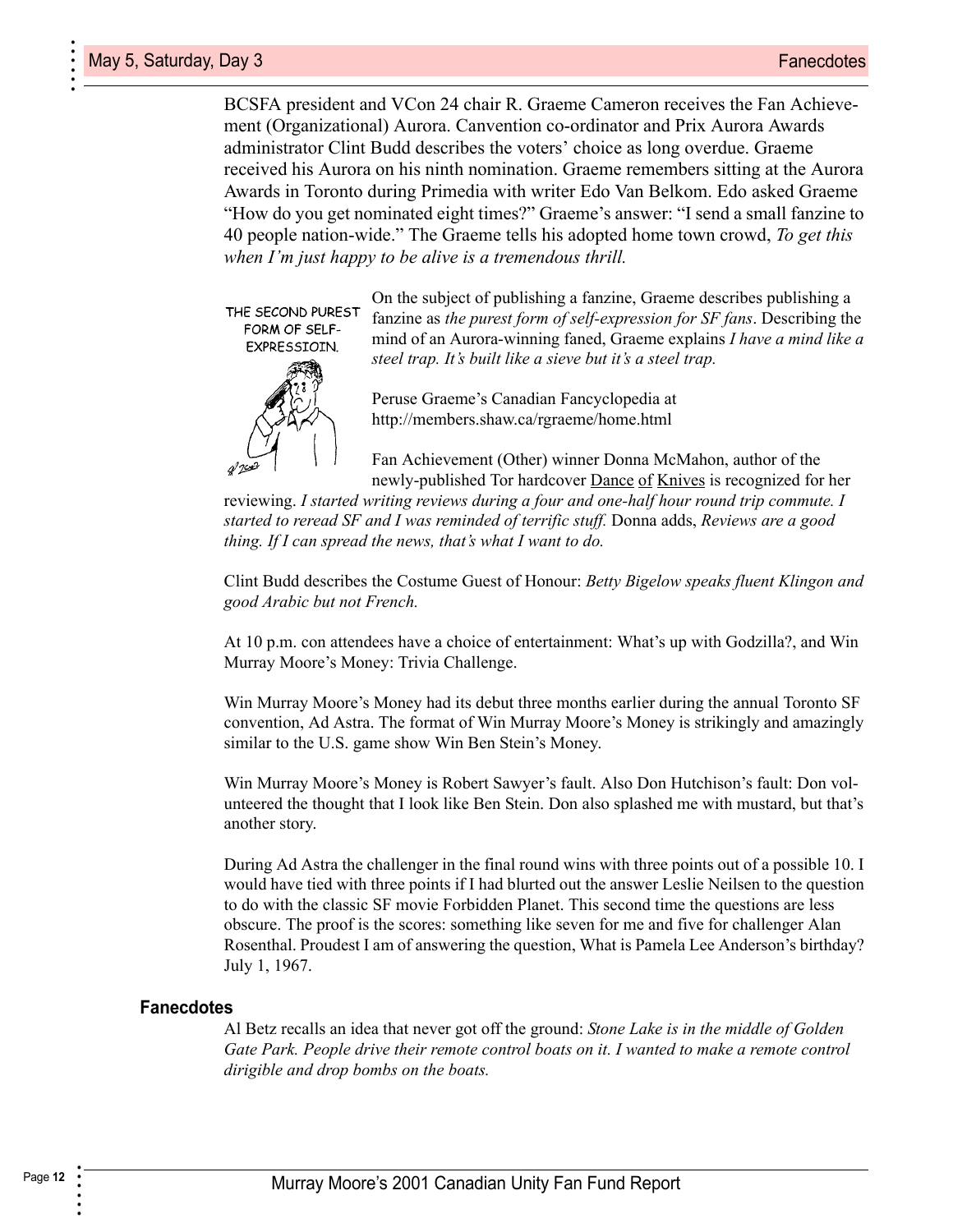

<span id="page-12-5"></span><span id="page-12-2"></span>Frank Johnson, maker of the Aurora Awards, explained he became the award maker because of a conversation with Robert Runte in a bar in Calgary. The award is a maple leaf of aluminum on a maple base. Look at it from above and you see the shape of the letters S and F.

### **May 6, Sunday, Day 4**

#### <span id="page-12-12"></span>**History of Auroras, Canventions, and CUFF**

The History of Auroras, Canventions, and CUFF panel attracts an audience of six people, five of whom remain awake.

<span id="page-12-13"></span><span id="page-12-8"></span><span id="page-12-4"></span>I quote Garth Spencer, Canfan historian, from the programme book. "The Canadian Science Fiction and Fantasy (Aurora) Awards are annual, fan-voted, bilingual awards given in recognition of science fiction and fantasy works by Canadian authors and artists, and in recognition of fan activity by Canadian fans. Since Halcon 3 in 1980, where the first CSFFA Award was presented by Spider Robinson to A. E. Van Vogt for lifetime achievements, a growing number of writers, artists, editors, film and radio professionals, and fans, have been recognized with Aurora Awards."

<span id="page-12-14"></span><span id="page-12-11"></span><span id="page-12-9"></span>Susan Wood of Vancouver was the 1981 winner. Awards for work in French were added in 1985. In 1988 the CUFF delegate, Taral from Toronto, suggested increasing the awards to 10 in number. In 1989 the Auroras were first presented, in Toronto. For more Aurora Awards information, visit this URL: http://www.sentex.net/~dmullin/aurora/. For more CUFF information, visit Garth Spencer's web site: http://www.vcn.bc.ca/~hrothgar/cuff.htm.

<span id="page-12-10"></span>Frank Johnson describes becoming the maker of the Aurora Award sculptures. In conversation with Robert Runte in a bar in Alberta, *Just like that I said I'll build it.* Robert: *There's 10 of them now.* Me: *Oh.* Frank signed the base for 2001. *It's the polish that's the grind. I don't know how people do it for a living.*

<span id="page-12-0"></span>*It sounds like a Certs commercial*, Clint Budd says. Pushing his fists together: *It's a pro award: it's a fan award.*

#### **CUFF fund raiser**

<span id="page-12-7"></span>The annual VCon turkey reading to benefit the CUFF Fund organized by Fran Skene raises \$133.20. Fiction, pro and fan, with badly-written descriptions of physical action is read by Fran and by myself. Members of the audience volunteer to do the actions with much exaggeration. Non-participants bid to stop a reading when it stops being amusing. Spectators also bid to continue a reading to discomfit their friends providing the entertainment.

<span id="page-12-6"></span><span id="page-12-3"></span><span id="page-12-1"></span>Half of the \$133.20 is raised by John Mansfield. John rises to his feet in the audience and announces he is auctioning for CUFF the opportunity for the high bidders to have their name given to a character in a C.J. Cherryh novel and in a Robert Sawyer novel. *I am offering immortality*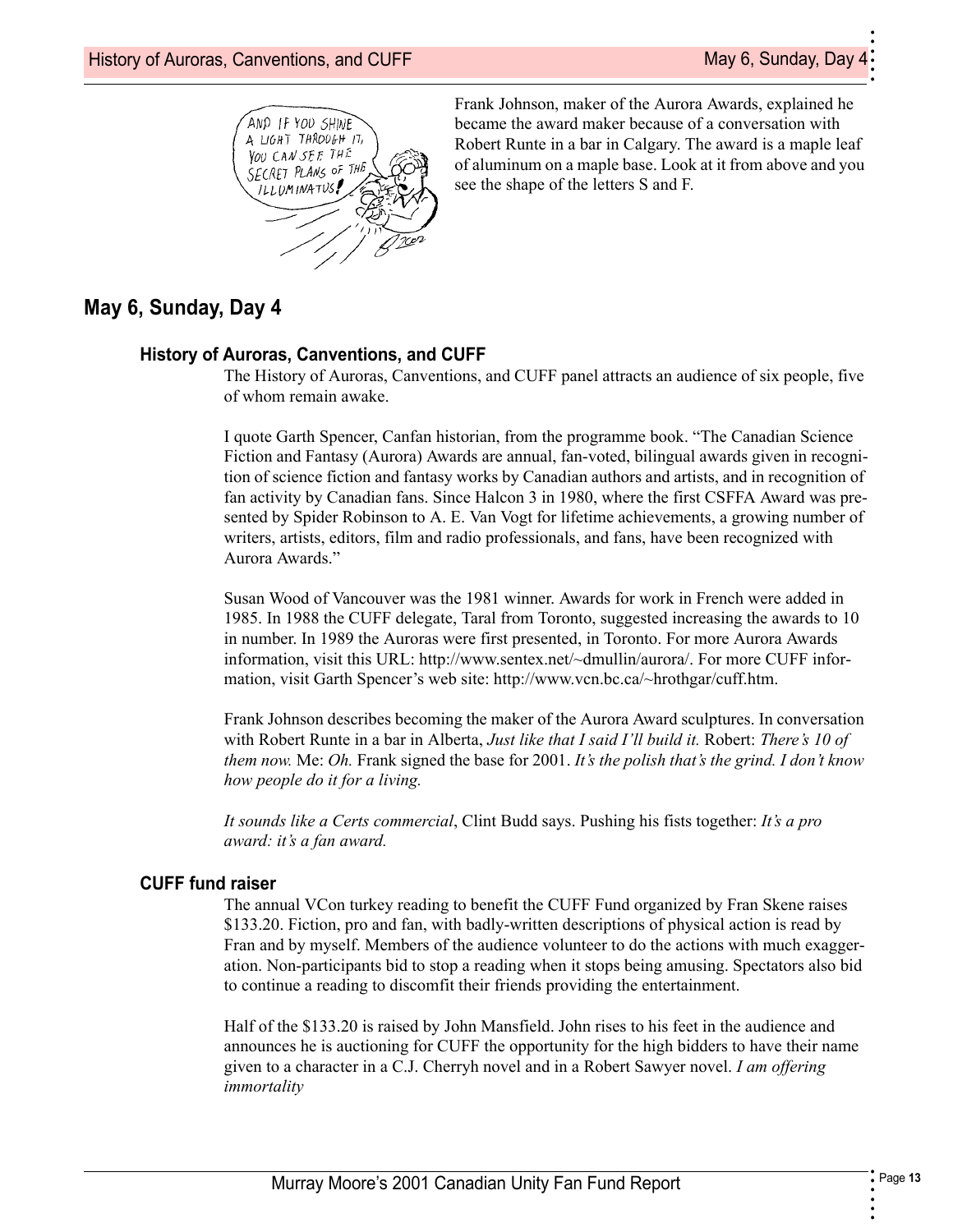#### **Closing Ceremonies**

<span id="page-13-19"></span>Lynne Abbey announces that VCon has left a wonderful impression. C.J. Cherryh: *It's been like a real old-fashioned con, which is such a rare thing these days*.

<span id="page-13-3"></span>Graeme Cameron amuses with his annual VCon Elron Awards. The Elron motto is, If we honour the best, should we not honour the least? The Russian Space Program is given the first of the series of 2001 Elrons.



<span id="page-13-20"></span><span id="page-13-18"></span><span id="page-13-16"></span><span id="page-13-14"></span><span id="page-13-12"></span><span id="page-13-11"></span><span id="page-13-10"></span><span id="page-13-7"></span><span id="page-13-6"></span><span id="page-13-5"></span><span id="page-13-0"></span>Graeme turns the spotlight next to Forrest J. Ackerman. Ackerman invented the phrase sci fi. In 1939 during the first World Science Fiction Convention, Ackerman wore the first fan costume. In the 1950s and the 1960s Ackerman is the spirit of his influential newsstand-distributed magazine, *Famous Monsters of Filmland*. In the late 1990s Ackerman was fired from his own magazine by its new publisher. During the subsequent lawsuit, George Lucas, Stephen Spielberg, and Stephen King support Ackerman. Ackerman wins

in court. Ackerman, *the real sci fi guy, the first sci fi guy, gets the Real Survivor Elron*.

<span id="page-13-8"></span>A U.S. company operating under the corporate name Fandom Inc. with fandom.com as its web site address claimed fandom as a trade mark and sued people with web site names including the word fandom. Fandom Inc. recently had filed for bankruptcy. Graeme declares Fandom Inc. the winner of the 2001 Shove It Up Your Mundane Elron Award: *I am willing to insert it free of charge*.

The last 2001 Elron recipient is author John Norman. Norman is a perennial Elron recipient. Graeme describes Norman writing a letter to Ursula K. LeGuin in which Norman suggests that women are born to be physically abused and chained. Graeme describes Norman as *tame, placid, even quaint* and the *Perry Como of bondage*. Norman receives the Special Hidden Feminist Agenda Elron for his achievement of making the next generation safer for women.

#### **Novel Gor use**

Al Betz er Mr. Science suggests this use for Gor novels in the collected Ask Mr. Science!: Secrets Of The Universe Revealed At Last!, the special Westercon 44/VCon 19 edition of the collected answers by Mr. Science to questions concerning life and the true nature of the universe, originally published in the pages of BCSFAzine.



<span id="page-13-15"></span><span id="page-13-13"></span><span id="page-13-9"></span><span id="page-13-4"></span>"A new use has been found for Gor novels. At a very recent local convention Mr. Science was assigned a room in which the bed was tilted in several directions simultaneously.

<span id="page-13-2"></span><span id="page-13-1"></span>"Not wishing to sleep with his feet higher than his head, or in peril of rolling onto the floor, Mr. Science discovered that the judicious placement of three Gor novels, specifically, two copies of Captive of Gor and one of Tribesman of Gor, successfully levelled the bed.

<span id="page-13-17"></span>"It is believed that other Gor novels will work equally well."

### **May 7, Monday, Day 5**

I had created Toronto and Vancouver comparisons for use during VCon but I never shared them during the convention. Here they are: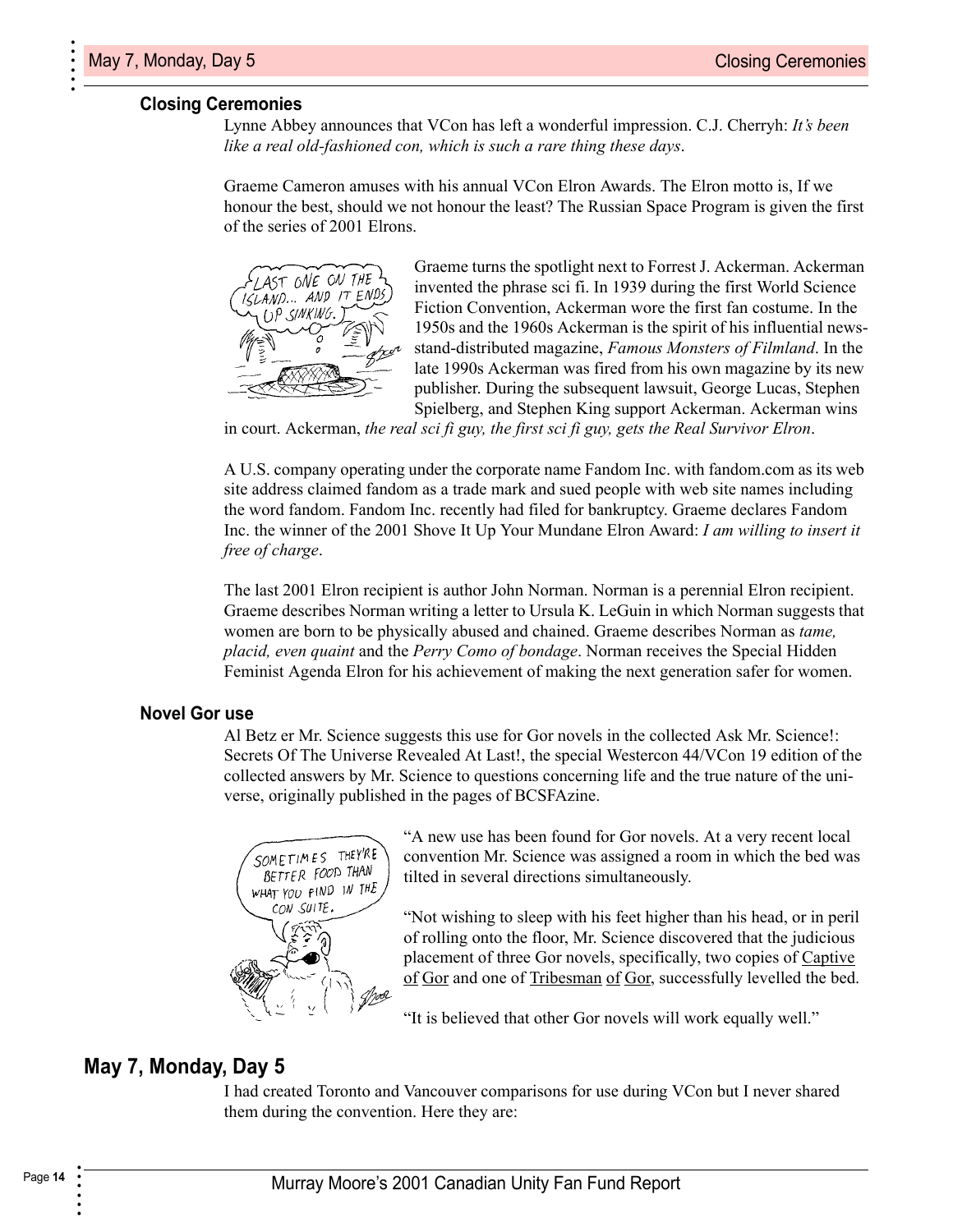• •

•

\* Vancouver and Toronto both have waterfronts. Vancouver has the Pacific Ocean. Toronto has Lake Ontario.

\* Vancouver and Toronto are close to American cities. Vancouver is close to Seattle. Toronto is close to Buffalo.

\* Vancouver has more heroin addicts. Toronto has more (visible, anyway) homeless people.

<span id="page-14-0"></span>\* Some Torontonians would consider an exchange of Vancouver's heroin addicts and Toronto Mayor Mel Lastman a better deal for Toronto.

Think of the newsreel in the black and white movies. The progress of the army on-the-march or of the pioneers through the wilderness is represented by a white bar extending across a map, connecting the dots of names given to bits of geography.

Imagine me on Day 5 in a mostly-empty Greyhound bus departing Vancouver's old train station in late morning. The white line begins in Vancouver on the map of the Pacific Northwest. Vancouver  $\sim$  New Westminster  $\sim$  Surrey  $\sim$  the border  $\sim$  Blaine  $\sim$  Bellingham  $\sim$  Mount Vernon with a cannon in front of a building sporting classical columns  $\sim$  Everett  $\sim$  Seattle.

My worst moment of the trip occurs between Vancouver and New Westminster. Calm yet worried I repeatedly search through the many pockets of my green jacket. I do not have my blue, spiral-ring notebook with its 26 pages of notes representing Days 1 through 4.

I can visualize my notebook sitting on the window ledge of the McDonald's Restaurant inside the train station. Or is it in my bag, stowed in the belly of the bus? The first opportunity, the next stop, at New Westminster, I retrieve my precious notebook from my bag.

I see logs in a river in British Columbia. I see my third flatbed truck with a load of tree trunks south of Mount Vernon in Washington and my fourth truck hauling dismembered trees near Everett. The bus driver told me the view was the same from either side of the bus. I had picked the left side and so have a view of the snow-capped mountains to the east on this overcast and dry day. The inescapable mountains on Vancouver's north side in contrast were very green.

As the bus moves south on Highway I5, I am reading the 50th anniversary issue of The Magazine of Fantasy  $\&$  Science Fiction. Theodore Sturgeon in a letter to Judith Merril types "Mostly you go around like a man with a paper scrotum in a forest fire."



<span id="page-14-7"></span><span id="page-14-6"></span><span id="page-14-5"></span><span id="page-14-4"></span><span id="page-14-1"></span>My arrival at Seattle coincides with the sight of a seaplane taking off from Lake Union with the Space Needle beyond it. Seattle: a city without need for air conditioners and a city whose residents have the option of acupuncture to treat their ailing cat pets.

<span id="page-14-3"></span><span id="page-14-2"></span>My most embarrassing moment of the trip is arriving in Seattle and realizing that I had given my Seattle co-host Alan Rosenthal to give to my other Seattle co-host Janice Murray the wrong arrival time.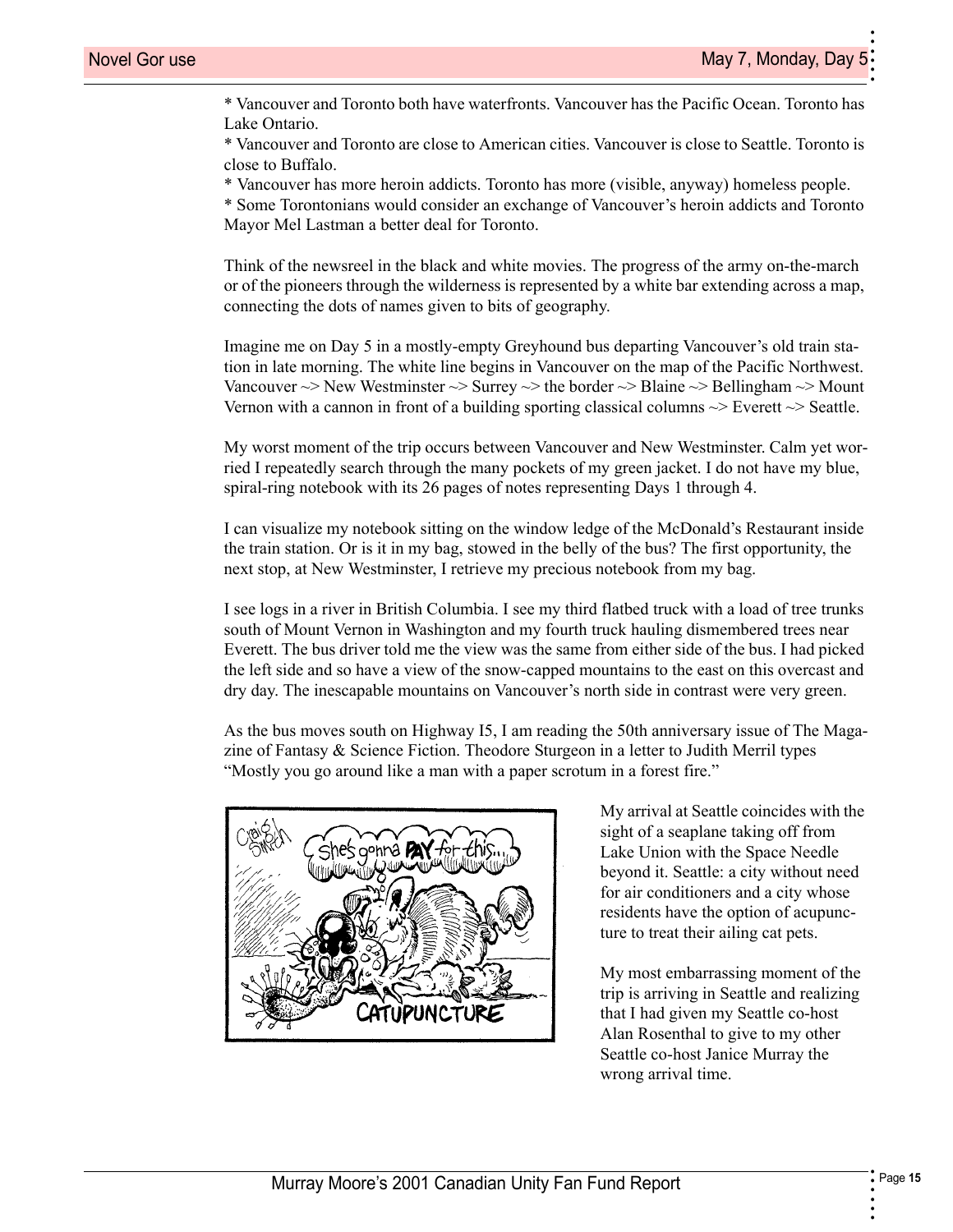

<span id="page-15-10"></span><span id="page-15-7"></span><span id="page-15-3"></span><span id="page-15-2"></span>Janice had given up and gone home, where I reached her from the bus station. I had misread my scribbled notes: I gave as my arrival time the departure time of the bus following the bus in which I was riding.

### **A gathering of SAPS**

<span id="page-15-12"></span>Janice chauffeurs me to the day's main event, a meet Murray party attended by many of the Seattle members of SAPS (Spectator Amateur Press Society).

<span id="page-15-22"></span><span id="page-15-21"></span><span id="page-15-5"></span><span id="page-15-4"></span>Rendezvousing at the 4521 Corliss Ave. N. home of Carol and Wrai Ballard are Mark Manning, Buz and Elinor Busby, Anna Vargo, Wally Weber, and Gord Eklund.

<span id="page-15-0"></span>Having read SAPSter Don Anderson of Rochester, New York's account of meeting the Seattle SAPSters, and having been a SAPster since the beginning of 2000, I am not surprised upon meeting the Seattle SAPSters in the flesh. I do have to meet Buz to learn how bright-eyed he is.

And Wally indeed is less voluble in person than in print. Wally is the first to  $/e/s/c/a/p/e/$  depart the party.

Anna does read a book for part of her appearance. Mark has less hair and more pounds than the Mark of my imagination.

Mark, elbows against the frame of a doorway into the kitchen: *It is genetically impossible for me to write a less than five page apazine.*

Wally is twigged about the non-appearance of his TAFF trip report, back in nineteen hundred and oughty-ought.

<span id="page-15-19"></span><span id="page-15-11"></span>Janice: *The West Wing is really good fantasy. The President loves his wife, dotes on his daughter, resists the Hollywood hierarchy, and is honest.*

<span id="page-15-23"></span><span id="page-15-20"></span><span id="page-15-18"></span><span id="page-15-8"></span><span id="page-15-1"></span>Buz: *The alien on (television show) Farscape looks like an ATom* (late great British fan Arthur Thomson) *cartoon and acts like Jack Williamson's Giles Habbibula character.*

<span id="page-15-24"></span><span id="page-15-9"></span><span id="page-15-6"></span>Janice quotes Lise Eisenberg: *There is no food native to Las Vegas except the buffet.* Elinor: *We got Walt Willis on the camel.*

<span id="page-15-16"></span><span id="page-15-15"></span><span id="page-15-14"></span><span id="page-15-13"></span>Mark, in the one shot, types: "Inna other room, we were talking about the statue of Lenin, the Troll, the Waiting for the Interurban sculpture, and other totemic items that scream 'FRE-MONT' to Seattlites one and all. Then we got to chatting about bus plunges and mass murderers in Wallingford.

<span id="page-15-17"></span>"Here we are in Wallingford; the success of stewed fruits is assured!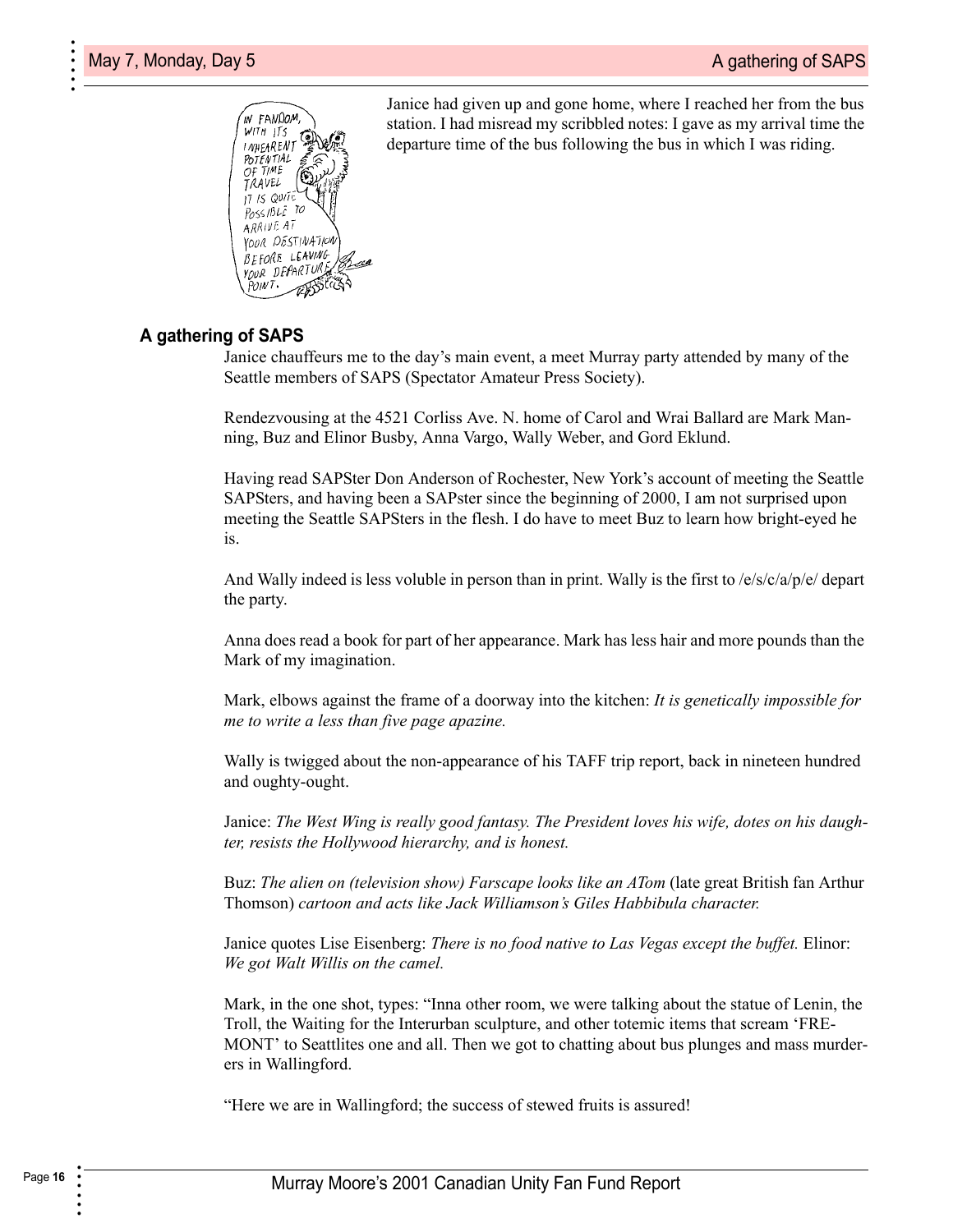• •

<span id="page-16-10"></span>•

"Sure is nice to have a chance to meet Mrrmee, er, Um, Murray Moore, at long last. I mean, with whom else can I mention R. Graeme Cameron & Steve Forty & Fran Skene without eliciting a blank stare?"

### <span id="page-16-8"></span>**Earthquake stories**



<span id="page-16-5"></span><span id="page-16-4"></span><span id="page-16-3"></span><span id="page-16-2"></span><span id="page-16-1"></span>Wrai: *I was in my recliner. 'Gee, this is like being in a vibrator.'* Movie tapes began dropping on my shoulders. *'Gee, this is exciting.' If I had realized the heavy stuff that could have fallen on me, I would have been more concerned.* Buz: *Our junior cat acted slightly between a cheetah and a flying squirrel.* Elinor: *We ran outside to see if the new greenhouse was still standing. It was just like surfing*.

<span id="page-16-11"></span><span id="page-16-6"></span><span id="page-16-0"></span>Buz's suggestion for improvement of the last episode of Star Trek: The Next Generation. In the last episode the

spaceship's warp drive is tearing the fabric of the universe. *They could have decided to stop using the warp drive and begun using the woof drive. They could have knitted it back together*.

SAPS party hostess Carol Ballard twits me at the conclusion of the one shot produced during my visit, titled SEATTLE SAPS and MOORE/ Special One Shot of May, 2001: "I knew that there would be friends that couldn't come because of other commitments in particular the need to comply with job requirements, but it has worked out very well. Janice didn't have any trouble finding the place and we have had a great time talking with her and Murray. Well Murray is so busy taking notes that he isn't doing much talking. Hey don't you know you're supposed to make up the writing, but talk while you're here!"

### **May 8, Tuesday, Day 6**

I arrived in Seattle late on the Monday afternoon, by bus. I depart early Wednesday morning by train. Janice is my chauffeur on Monday. Alan is my native guide on Tuesday.

Now is a good point to mention the lawn at Chez Murray-Rosenthal. In fact, all of the lawns in Seattle, yea, even in Vancouver.

The Murray (like that name)-Rosenthal lawn reminds me of a golf course putting green in its tightness of weave and its shortness. Everything vegetative is green or, when other than green, its appropriate colour. Lush. The Wet Coast.



<span id="page-16-9"></span><span id="page-16-7"></span>What's my point? Alan claims that a neighbour kid cuts their lawn once a week. The lawn didn't look any taller when I left than when I arrived. I wish now I had given the lawn closer inspection. I did not observe in my entire time in Seattle a lawn being cut. I did not hear a lawn mower mowing. Investigating this contradiction will be high on my list should I visit Seattle again. Perhaps the explanation is that although rain falls the rain is a dry rain.

I am impressed when Alan tells me that air conditioning is needless in the Seattle climate. During a rare heat wave, people died because they were unable to escape the high temperature.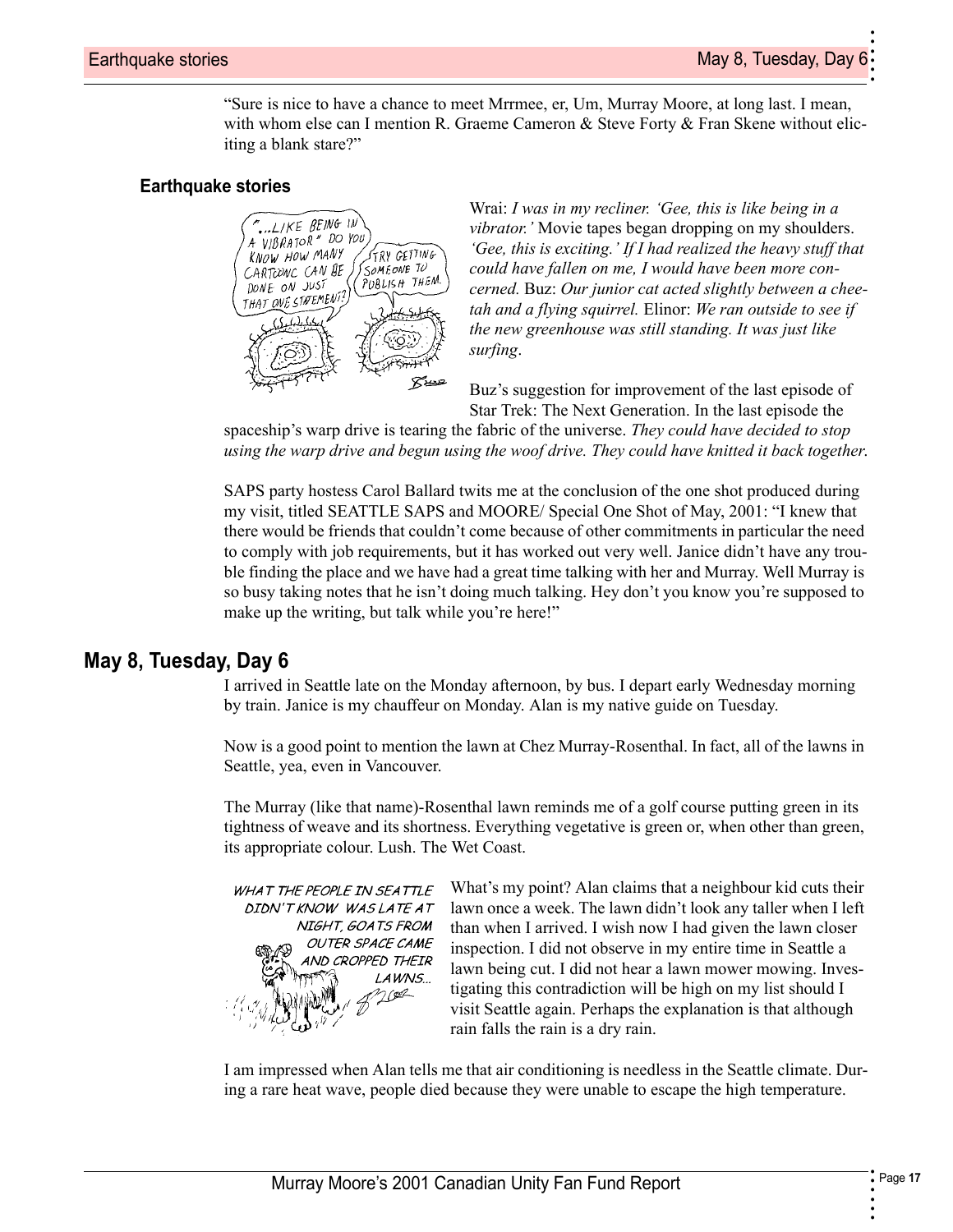[[This paragraph typed Aug. 12, 2001. The Shoe Sunday comic strip of same date. "Where are you off to?" "I'm going to Seattle." "Why?" "Shoe told me to take my request for a raise and put it where the sun don't shine." // Globe & Mail, Aug. 10. Headline: A West Coast scorcher. "'Go ahead and say it,' writes Christine Clarridge in the Seattle Times. 'We're weather wimps. While the rest of the [continent] is suffering a heat wave that's topping 100 degrees (37.7 Celsius) in some places . . . we're bracing for our own version of hot - something in the low to mid-eighties. And we're already complaining.' 'This is insufferable,' said Marvin Gregory of Seattle, who was out running errands, and sweating, in the heat that reached a high ranging from 76 to 82 around Puget Sound [Wednesday] afternoon." // Globe & Mail, August 11. Headline: Heat emergency may have caused four more deaths (in southern Ontario). "Soaring temperatures claimed the life of Kim Warner, 44, on Monday. The man died of heat stroke while working at a large bakery. . . He had been working in a room that reached 49 degrees (Celsius) and had vomited several times before his death, a union official said."]]

The street in front of the Murray-Rosenthal house is an attractive snake-track-through-sand shape because it is not a street. The seeming street is a private road that began life as a lane separating the rears of two rows of houses.

<span id="page-17-4"></span><span id="page-17-3"></span>Seattle topographically is an up and a down and an around city. Most of my experience of Seattle is from the passenger seat of a car. Thanks to tips during the SAPS party, my experience the day following the party includes a visit to the Fremont section of Seattle to see the troll under the bridge, the statue of Lenin, and the Center of the Universe.

### **Rootless in Seattle**

It is in Fremont that I confirm from two newspapers what by chance I had learned from Alan earlier in the day: the airline on which I expect to return to Toronto from Vancouver no longer exists. From the Roots Air web site: "Roots Air has suspended all of its flights. Regrettably, we have been overcome by a changing industry landscape, which presented a substantial challenge to our planned operations." Translation: We bailed out.

Alan and I are talking about the cost of flying, Alan explaining that flying across the Pacific to a Far Eastern airport would have been cheaper for himself and Janice than flying east to Logan Airport to attend the 2001 Corflu in Boston.



<span id="page-17-5"></span><span id="page-17-2"></span><span id="page-17-1"></span><span id="page-17-0"></span>Me: *I'm flying on the new Canadian airline, Roots Air.* Alan: *Are you flying back on Roots Air?* Me: *Yes*. Alan: *No you're not*. Unknown to me, in my vacation from the mundane news during my fannish sojourn, Roots Air has ceased flying between Toronto and Vancouver the day after I arrived in Vancouver. One wit quipped that Roots Air had a shorter life than the Australian installment of the so-called reality television show Survivor. Speaking of Australians, I expect Australians would avoid out of embarrassment flying on an airline named Roots. Root is a synonym for another four-letter word in Australia. Rooting for the home team, well...

My return flight inconvenience is minor. I depart Vancouver for Toronto on an Air Canada aircraft an hour earlier than I was scheduled to depart with Roots Air.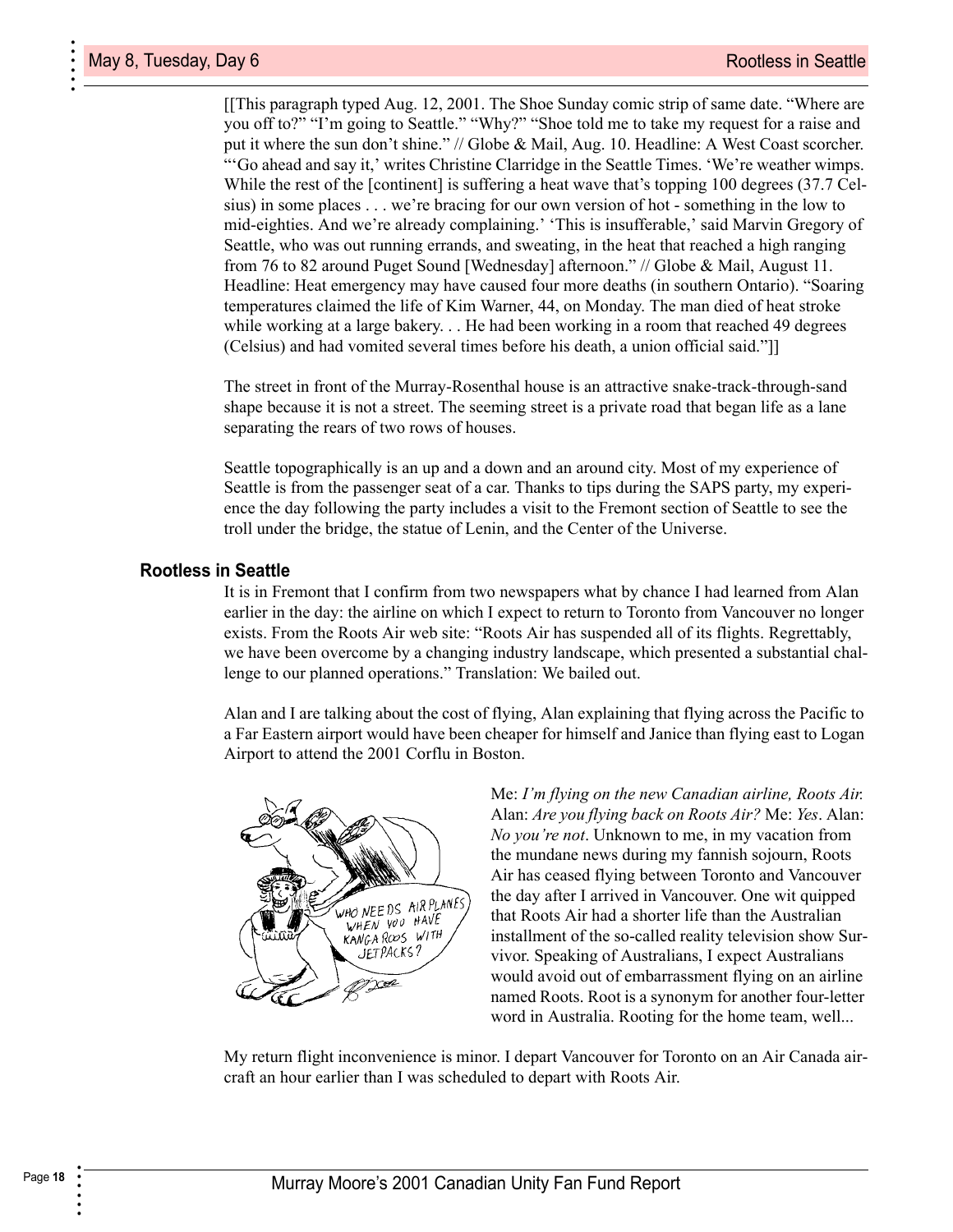• •

<span id="page-18-6"></span>•

Alas, I am seated in the middle row of one of those seven-seat-wide aircraft --a Boeing 767/200-- a situation comparing unfavourably with my window seat in a new Airbus on the Toronto-Vancouver flight.

I am not a frequent flier but I was impressed that on Roots Air I was offered not only a pillow, not only a blanket, but a hot moist towel to use to wipe my face after the in-flight meal. And I was in economy class.

<span id="page-18-0"></span>Alan and I eat on the waterfront at a favourite sea food eatery of Alan's, the Salmon Bay Café. The crab and shrimp omelet (obligatory food reference in a trip report) is more than I can eat. Alan: *I was twice as smart when I was 10. Maybe smarter.*

### **Trolling in Fremont**

<span id="page-18-8"></span>The Fremont sightseeing and newspaper-scanning happens on the way back from the day's main event, the Underground Seattle Tour.

<span id="page-18-7"></span>Fremont is a former independent municipality that went bankrupt during the Depression and perforce became part of Seattle. Alan describes Fremont as the Berkeley of the Northwest. The troll, of course, is under a freeway bridge. To give you an idea of the troll's size, the Volkswagen in its grip is a real Volkswagen. The VW is filled with cement to prevent homeless people sleeping inside it.

<span id="page-18-3"></span>The statue of Lenin in front of a restaurant is an artifact of Communism. It was imported from a former Soviet country --Bulgaria? Romania?-- where larger-than-life-size statues of Lenin are surplus.



<span id="page-18-10"></span><span id="page-18-9"></span><span id="page-18-2"></span><span id="page-18-1"></span>The Centre of the Universe (Alan: *I can get you to the Center of the Universe but we can't jaywalk*) in comparison is conventional: a bunch of signs on a median in the middle of a street pointing in divers directions. Oh yeah, the group of statues of people on another median, Waiting for the Interurban, dressed with clothing and other decorations at the whim of Fremontians. I wish now that I had bought and brought a use-once

disposable camera, but I am lugging enough stuff. Look closely at the second statue from the right.

<span id="page-18-5"></span><span id="page-18-4"></span>We park in the Seattle Centre public garage, walk to the monorail, and ride to the Westlake Center, adjacent to Nordstrom's Department Store. We descend to the Seattle version of a subway.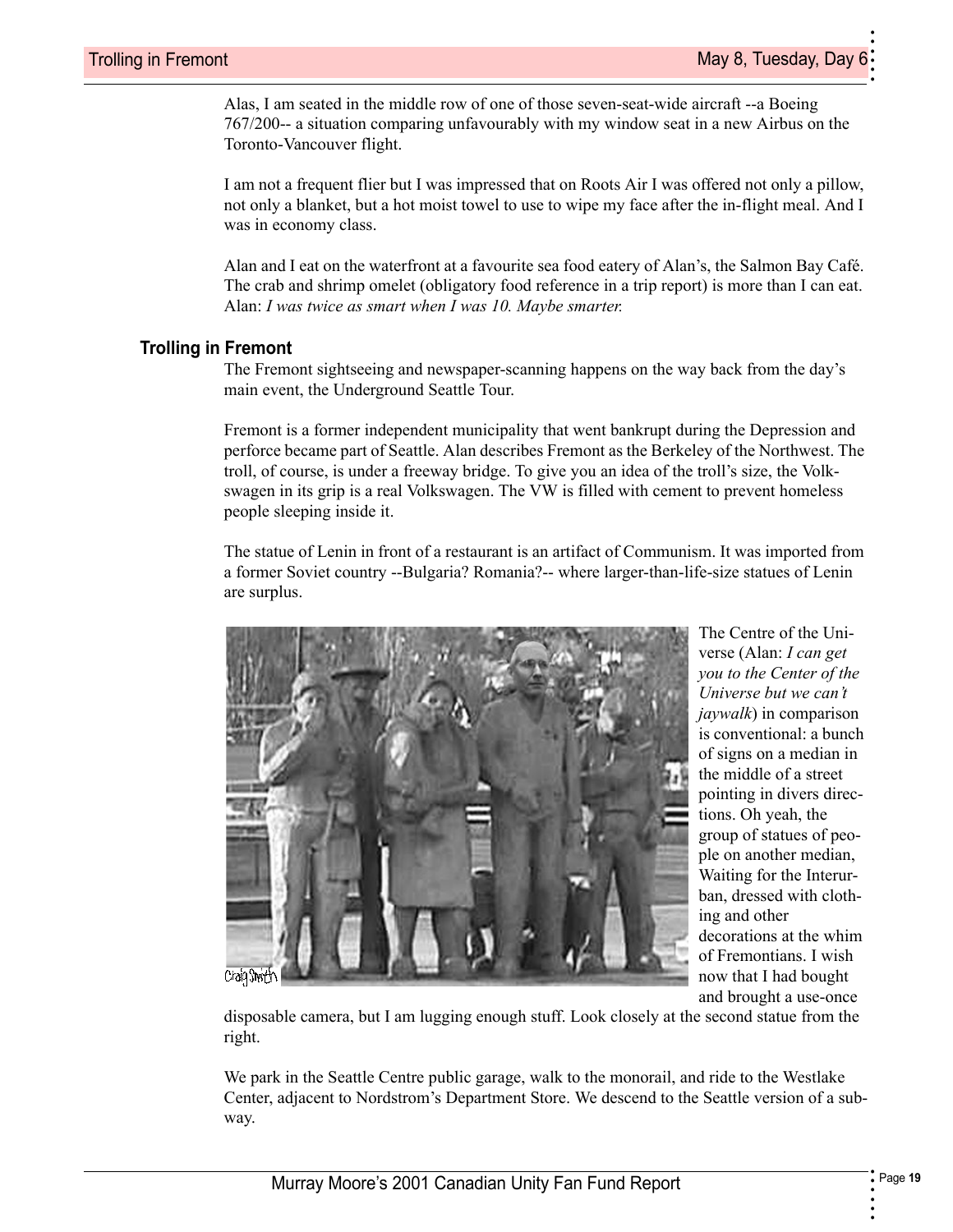

<span id="page-19-7"></span>In Seattle, subway transportation is not electric trains but diesel buses that switch to electricity while underground. The buses move through tunnels and load and unload passengers in a huge space. This space impresses me enough to exaggerate that it is wide enough and long enough to encompass a small worldcon.

<span id="page-19-6"></span><span id="page-19-2"></span><span id="page-19-0"></span>The perspective for a visitor used to normal subways is wrong because the section used by the buses --a space which should be a deep ditch with three rails at the bottom, decorated with warning signs, and inhabited by the occasional scuttling mouse and scattered pieces of litter--

is a wide dry depression six inches lower than the level on which passengers stand. Committing suicide in the Seattle underground has to be a challenge.

<span id="page-19-9"></span><span id="page-19-4"></span><span id="page-19-3"></span>Not to be confused with Underground Seattle. Alan and I next visit the Seattle Mystery Bookshop. Alan sees the on-display-that-day copies of the new novel The Cold Six Thousand by James Ellroy. *Ellroy is the only author whose books I buy immediately in hard cover*, Alan tells me. Our next stop is The Elliott Bay Book Company. I escape with the Arkham House edition of Michael Swanwick's collection Gravity's Angels. Alan, The Cold Six Thousand in hand, sees the new Connie Willis Passage in hard cover. (By the way, Willis fans, Willis, GoH at this year's Ad Astra, shared the news that she plans to write more short fiction.)

<span id="page-19-10"></span><span id="page-19-1"></span>Seattle residents have lived in Seattle for x number of years so of course they have taken the Underground Seattle Tour. Just as I, living for nearly all of my 49 years two hours-or-less-driving time from Toronto, have been to the top of the CN Tower, visited Fort York, visited Casa Loma, et cetera. Not. But I have been to Niagara Falls!

#### **Underground Seattle**

<span id="page-19-8"></span>I already have recommended to other people, Should you find yourself in Seattle for only one day, take the Underground Seattle Tour. The best part is the well-written, honed, and expertlydelivered history of Seattle, influenced by sex, sewage, scandal and a fourth word beginning with s that I don't recall.

<span id="page-19-5"></span>Seattle was founded in 1851 on the flat shore beside the water. (Even in the 1850s, with all of the American West from which to choose, Americans knew the value of waterfront property.)

The chosen spot was protected from the ocean below a 200-foot -high cliff. The old growth forest above the settlement when felled and prodded over the cliff edge rolled to the door of the sawmills. The claim is made that the term skid row originated in Seattle, originally skid road, and referring to the slope down which the trees tumbled to the saw mills.

Skid road also was the area where the loggers drank and otherwise amused themselves. This same area contained an unusual number of unmarried women who on the tax rolls identified themselves as seamstresses and accordingly were required to pay a set fee to the local government.

Seattle in its early years was a collection of wooden buildings that had the annoying habit of burning or being washed away by storms. My notes tell me the community was parched by a drought in 1882 and destroyed by fire on June 6, 1889. Eventually the citizens switched to brick as their preferred building material.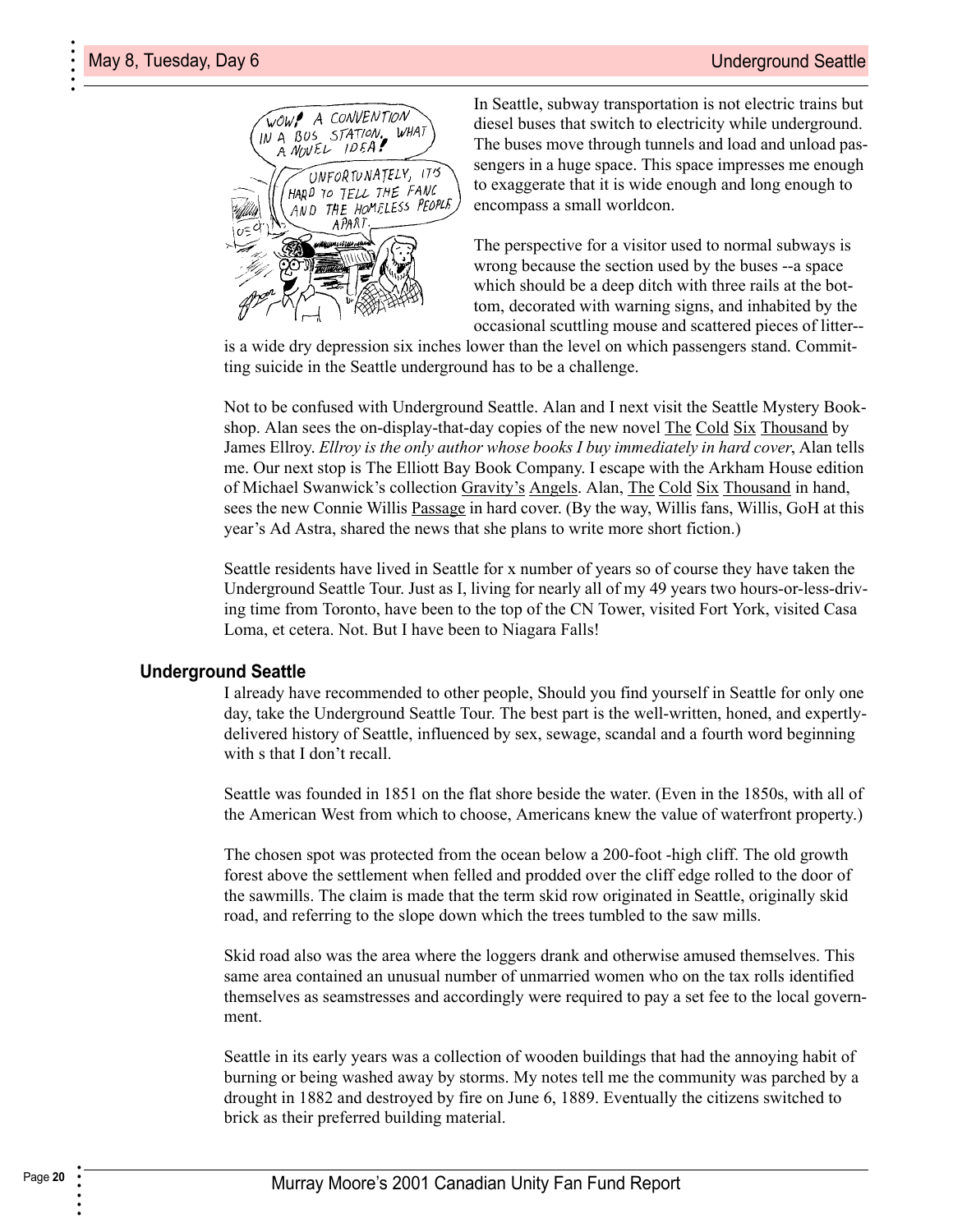• •

•



Their buildings were now substantial but they still lived inches, not feet, above the water line. Also, the water line rose with the tide. This situation made for a problematic sewage system. Water pressure at high tide could be high enough that flushing a toilet produced a geyser. Only the absent-minded flushed at high tide. I expect a person only once made this mistake.

You might think the residents would move up the slope. Instead, they built a second storey to their buildings, and built a wall the height of the first storey around each building. The space between these individual walls, i.e. the street, was filled to the height of the wall. To enter or leave a building you used

a ladder. You climbed down to the now-basement door. You climbed up to the street.

Optimistic gold miners on their way north to the Yukon gold fields left all of their money in Seattle, climbing up and down ladders and examining dry goods in ill-lit rooms. Seattle did very well selling to the would-be mining millionaires the supplies they required in order to be allowed entry into the Yukon.

Eventually the space between each building's outer wall and the building was covered with a sidewalk. Voila: underground Seattle. The first floor is now the basement and the second floor is the first floor at street level.

On the tour you are led on boardwalks through a portion of these large high-ceilinged empty rooms lit by serviceable lighting. Underground Seattle continues up the slope far enough that the ceilings of these empty now-basement formerground-floor rooms rise to a storey-and-a-half.

Upper stories of a few buildings in this area were still being repaired during my visit, post-earthquake. Underground Seattle was unaffected.

<span id="page-20-1"></span>

### **May 9, Wednesday, Day Six**

<span id="page-20-0"></span>Waiting for the King County Metro express bus at dawn, at the bus stop around the corner from the invisible lane on which Janice and Alan live, I amuse myself by exhaling visible breaths. Out the window of the bus as I move through downtown Seattle, I see a couple in shirt sleeves sitting and drinking at a table on the sidewalk. I am wearing a thin long-sleeved shirt, a T-shirt, and a light jacket. I am not hot.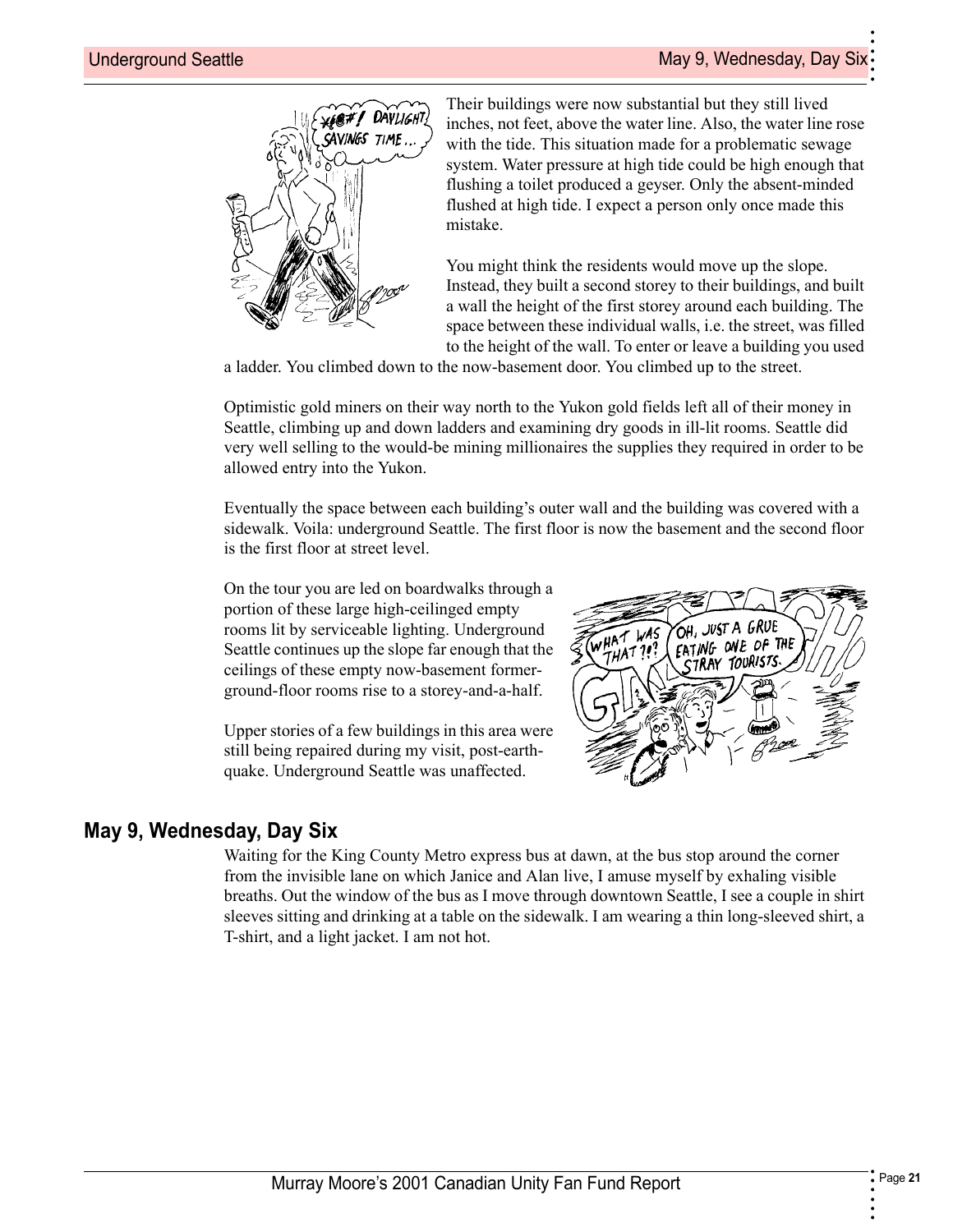

I conclude that Seattleites have adapted to daytime temperatures I considered cool using mind control to lower their body temperature. Perhaps the first Europeans learned this technique from the Snohomish and the Doquamish who had 20,000 years during which to adapt to the local weather. Or perhaps it's the coffee.

<span id="page-21-9"></span><span id="page-21-1"></span>My entering the United States occurred without incident. I identified myself as a technical writer going to Seattle to visit friends for a couple of days. My friend is a technical writer at Microsoft. I produced my return Seattleto-Vancouver Amtrak ticket. Welcome to the U.S.

<span id="page-21-4"></span>The Russians walk onto the bus half way between the border and Seattle. I follow the conversation started by a man from Bellingham who describes himself as a gardener and a community college teacher who recently had visited Peru. I learn that the Russians are on their way to the airport to return to Moscow. They are returning from an island after visiting Richard Bach, the author of Jonathan Livingston Seagull. They are dancers who had performed in New York City, Philadelphia, and San Francisco, presumably a dance-work inspired by Jonathan Livingston Seagull.

I recommend travel between Vancouver and Seattle by train rather than bus. The railroad track hugs the coast. The train putters around curves. Back to the white line: Seattle  $\sim$  Edmonds  $\sim$ Everett  $\sim$  Mount Vernon  $\sim$  Bellingham. The San Juan Islands to the west, and Puget Sound. The sun shining in a blue sky. North of White Rock, B.C. we passengers are told, *The salmon are spawning, the sea lions are feasting, and the eagles are hunting*. Golden eagles are as common as seagulls. Some of the eagles fly slowly parallel to the slowed train.



Sea lions are announced as present too. A woman behind me excitedly cries, *There's a sea lion*, then amends her announcement, *No, it's a rock*.

She is dazzled seeing the eagles. *I've never seen so many eagles. Mmmm...Mmmm...Mmmm. Gorgeous...gorgeous...gorgeous*. This woman also describes Vancouver to her less talkative companion as a European version of New York City.

<span id="page-21-10"></span><span id="page-21-7"></span><span id="page-21-3"></span>*Mmmm...Mmmm...Mmmm* and *Gorgeous...gorgeous...gorgeous* describe my feeling about my CUFF

trip.

### <span id="page-21-0"></span>**Acknowledgments**

<span id="page-21-12"></span><span id="page-21-11"></span><span id="page-21-8"></span><span id="page-21-5"></span><span id="page-21-2"></span>Thanks to Scott "Honcho" Patri for his art to Craig Smith for his art to Carolyn Clink for her photos to Michael Waite for printing Carolyn's photos.

<span id="page-21-6"></span>Thanks to my hosts: Amanda Walker in Vancouver Janice Murray and Alan Rosenthal in Seattle, and Carol and Wrai Ballard in Seattle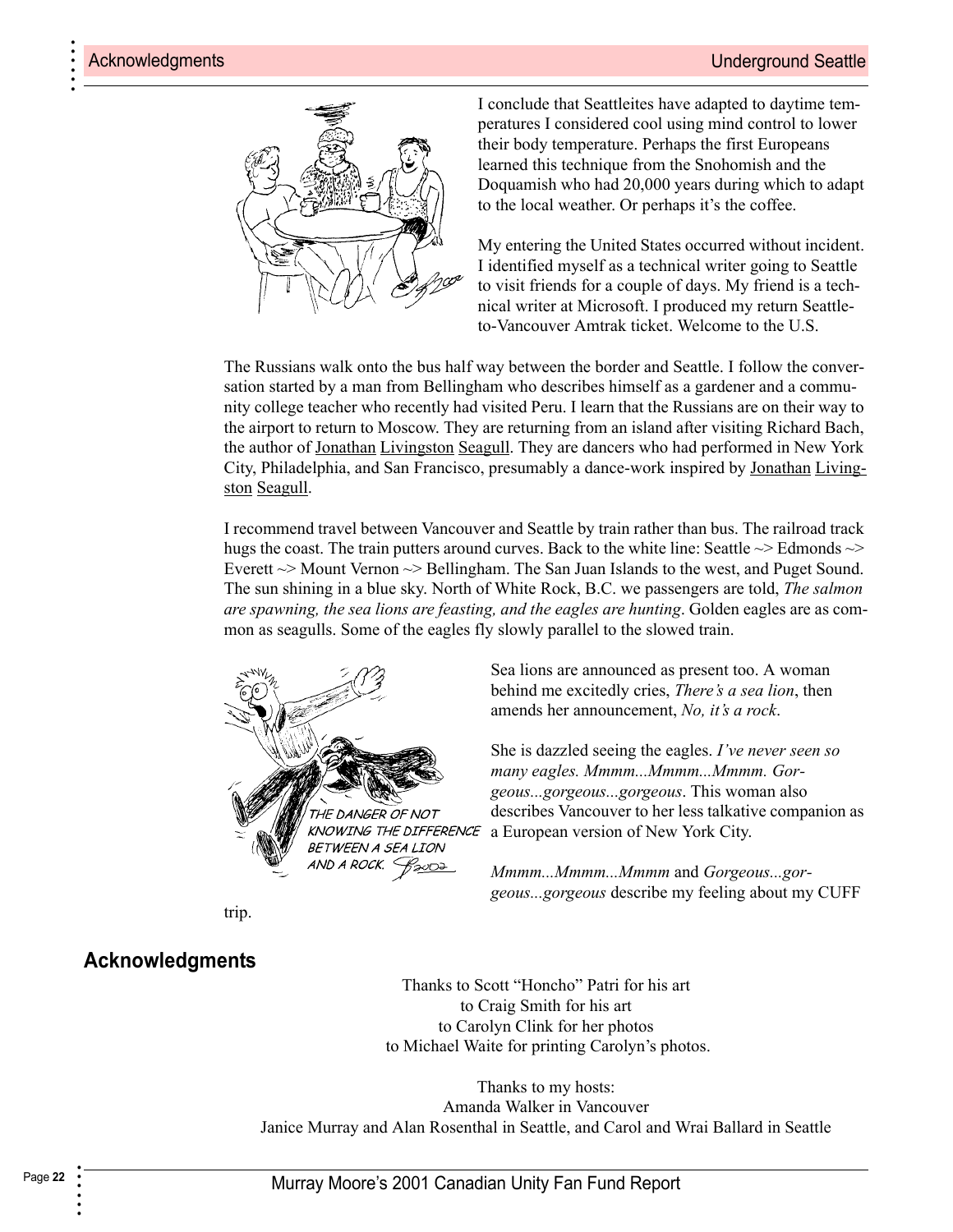### **• • • • • • Index**

## **A**

[Abbey, Lynne 9](#page-8-0) [Ackerman, Forrest J. 14](#page-13-0) [Andersen, Pamela Lee 12](#page-11-0) [Anderson, Don 16](#page-15-0) Artistic Achievement [Jean-Pierre Normand 11](#page-10-0) [ATom \(Arthur Thomson\) 16](#page-15-1) Aurora winners [David Widdicombe, Best Work in English](#page-10-1) (Other) 11 [Donna McMahon, Fan Achievement \(Other\)](#page-11-1) 12 [Douglas Smith, Meilleure nouvelle en francais](#page-10-2) 11 [Eileen Kernaghan, Best Long-Form Work in](#page-10-3) English 11 [Jean-Louis Trudel, Meilleur livre en francais](#page-10-4) 11 [Jean-Pierre Normand, Artistic Achievement 11](#page-10-5) [Joel Champetier, Meilleur ouvrage en francais](#page-10-6) (Autre) 11 [Karen Bennett, Fan Achievement \(Fanzine\) 11](#page-10-7) [Marcie Tentchoff, Best Short-Form Work in](#page-10-8) English 11 [R. Graeme Cameron, Fan Achievement \(Orga](#page-11-2)nizational) 12

## **B**

[Bach, Richard 22](#page-21-1) [Bakka Books 10](#page-9-0) [Ballard, Carol 16,](#page-15-2) [17,](#page-16-0) [22](#page-21-2) [Ballard, Wrai 16,](#page-15-3) [17,](#page-16-1) [22](#page-21-3) BCSFA [see British Columbia Science Fiction Associa](#page-1-1)tion 2 [Bennett, Karen 11](#page-10-9) [Betz, Al 7,](#page-6-0) [9,](#page-8-1) [10,](#page-9-1) [12](#page-11-3)

[Bigelow, Betty 12](#page-11-4) [Blaise, Modesty 6](#page-5-0) Books [A Strange Manuscript Found in a Copper Cyl](#page-7-0)inder, James De Mille 8 [Captive of Gor, John Norman 14](#page-13-1) [Dance of Knives, Donna McMahon 12](#page-11-5) [Death on a No. 8 Hook, Laurence Gough 4](#page-3-0) [Double Whammy, Carl Hiaasen 5](#page-4-0) [Generation X, Douglas Coupland 3](#page-2-0) [Gravity's Angels, Michael Swanwick 20](#page-19-0) [Jonathan Livingston Seagull, Richard Bach 22](#page-21-4) [Knots and Crosses, Ian Rankin 5](#page-4-1) [Microserfs, Douglas Coupland 3](#page-2-1) [Passage, Connie Willis 20](#page-19-1) [Reflection of the Siamese Twin, John Ralston](#page-7-1) Saul 8 [Snow Queen, Eileen Kernaghan 11](#page-10-10) [Tales of Old Earth, Michael Swanwick 5](#page-4-2) [The Cold Six Thousand, James Ellroy 20](#page-19-2) [The Snow Queen 11](#page-10-10) [Tigana, Guy Gavriel Kay 8](#page-7-2) [Tribesman of Gor, John Norman 14](#page-13-2) [Ventus, Karl Schroeder 8](#page-7-3) [West of January, Dave Duncan 8](#page-7-4) [Bradbury, Ray 7](#page-6-1) [Brechin, Andrew 7](#page-6-2) [British Columbia Science Fiction Association 2](#page-1-2) [Budd, Clint 12,](#page-11-6) [13](#page-12-0) [Busby, Buz 16,](#page-15-4) [17](#page-16-2) [Busby, Elinor 16,](#page-15-5) [17](#page-16-3)

## **C**

[Cameron, R. Graeme 2,](#page-1-3) [4,](#page-3-1) [7,](#page-6-3) [8,](#page-7-5) [12,](#page-11-7) [14,](#page-13-3) [17](#page-16-4) Canadian Unity Fan Fund [, explained 1](#page-0-0) [Canvention, explained 1](#page-0-1) [Champetier, Joel 11](#page-10-11) [Cherryh, C. J. 13](#page-12-1)

• • • •

A to C

• • • • • •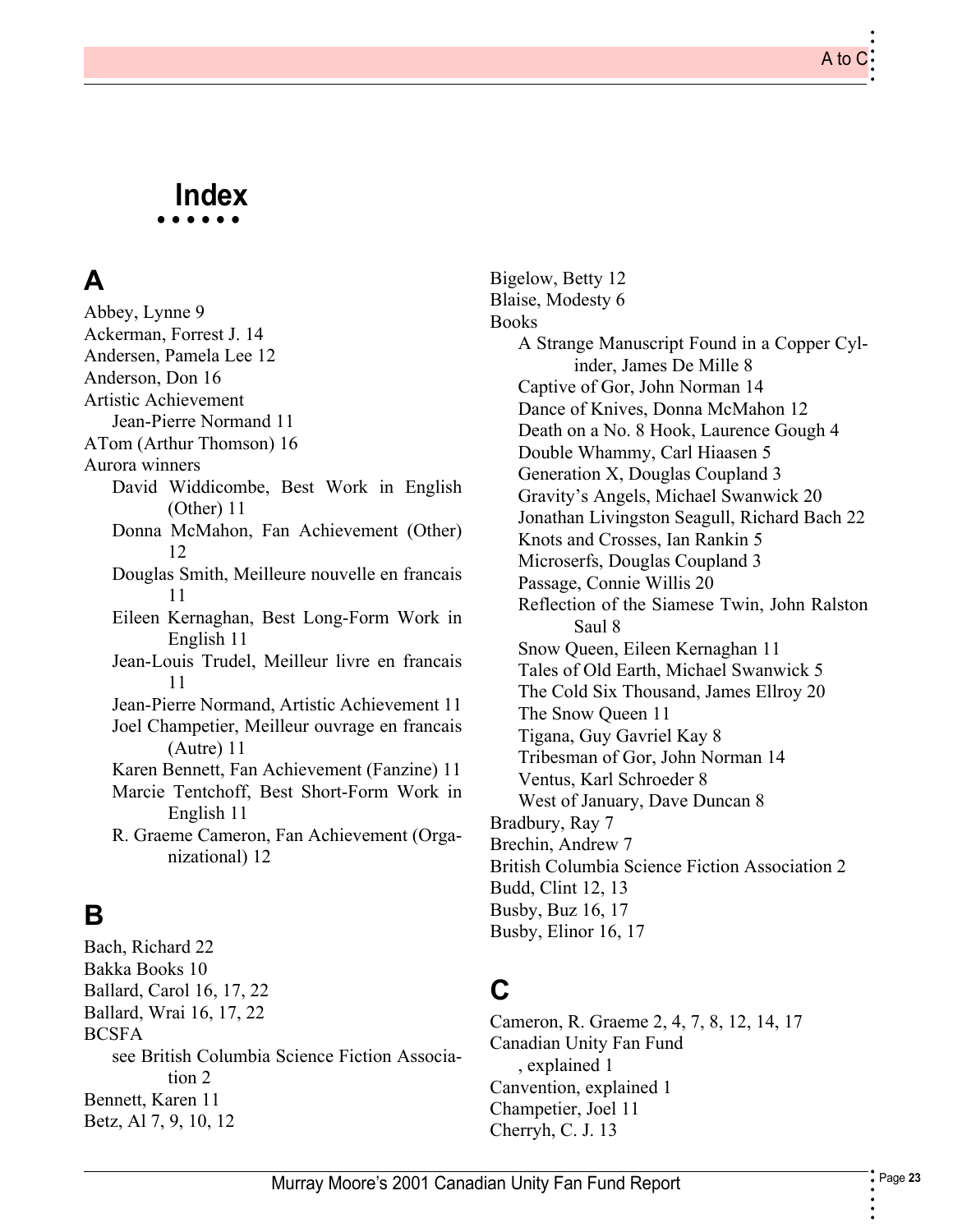[Clarkson, Adrienne 8](#page-7-6) [Clink, Carolyn 2,](#page-1-4) [22](#page-21-5) [Como, Perry 14](#page-13-4) [Coney, Michael 8,](#page-7-7) [9](#page-8-2) [Coquitlam 4](#page-3-2) [Corflu 6](#page-5-1) [Coupland, Douglas 3](#page-2-2) Cumberland, dick all to do in [see Patri, Scott "Honcho" 7](#page-6-4)

## **D**

[Delany, Samuel R. 2,](#page-1-5) [9](#page-8-3) Demain, les etoiles [Meilleur livre en francais 11](#page-10-12) [Dorsey, Candas Jane 8,](#page-7-8) [9](#page-8-4) [Duncan, Dave 8](#page-7-9) [Dungeons & Dragons 9](#page-8-5)

## **E**

[Eisenberg, Lise 16](#page-15-6) [Eklund, Gord 16](#page-15-7) [Ellroy, James 20](#page-19-3) [Elron Awards 14](#page-13-5) [Real Survivor Elron 14](#page-13-6) [Russian Space Program 14](#page-13-7) [Shove It Up Your Mundane Elron Award 14](#page-13-8) [Special Hidden Feminist Agenda Elron 14](#page-13-9) [Esparo, Daniela 9](#page-8-6)

## **F**

[Famous Monsters of Filmland 14](#page-13-10) [Fandom Inc. 14](#page-13-11) [Ferman, Ed 9](#page-8-7) [Forbidden Planet 12](#page-11-8) [Forty, Steve 4,](#page-3-3) [17](#page-16-5)

## **G**

[Garvin, Willie 6](#page-5-2) [Godard, Jean-Luc 5](#page-4-3) [Gotlieb, Phyllis 8](#page-7-10) [Gough, Laurence 4](#page-3-4) [Green, Terence 8](#page-7-11)

## **H**

[Habbibula, Giles 16](#page-15-8) [Halasz, Peter 5,](#page-4-4) [6,](#page-5-3) [8](#page-7-12) [Hiaasen, Carl 5](#page-4-5) [Hutchison, Don 12](#page-11-9)

## **J**

[Johnson, Frank 13](#page-12-2)

## **K**

[Kay, Guy Gavriel 8,](#page-7-13) [9](#page-8-8) [Kernaghan, Eileen 11](#page-10-13) [King, Mackenzie 3](#page-2-3) [King, Stephen 14](#page-13-12)

## **L**

La Danse des esprits [Meilleure nouvelle en francais 11](#page-10-14) [Las Vegas 16](#page-15-9) [Lastman, Mel 15](#page-14-0) [LeGuin, Ursula K. 14](#page-13-13) [Leibowitz, Hope 5](#page-4-6) [Leighton, Rodney 2](#page-1-6) [liquid nitrogen ice cream, making 10](#page-9-2) [Lucas, George 14](#page-13-14)

## **M**

[Manning, Mark 16](#page-15-10) [Mansfield, John 2,](#page-1-7) [13](#page-12-3) [McKee Books 10](#page-9-3) [McKee, Charles 10](#page-9-4) [McMahon, Donna 12](#page-11-10) [Merril, Judith 15](#page-14-1) [Moore, Russell 2](#page-1-8) [Murdoch, Andrew 2](#page-1-9) [Murray, Janice 15,](#page-14-2) [16,](#page-15-11) [17,](#page-16-6) [21,](#page-20-0) [22](#page-21-6)

## **N**

[Neilsen, Leslie 12](#page-11-11) [Norman, John 14](#page-13-15) [Normand, Jean-Pierre 11](#page-10-15)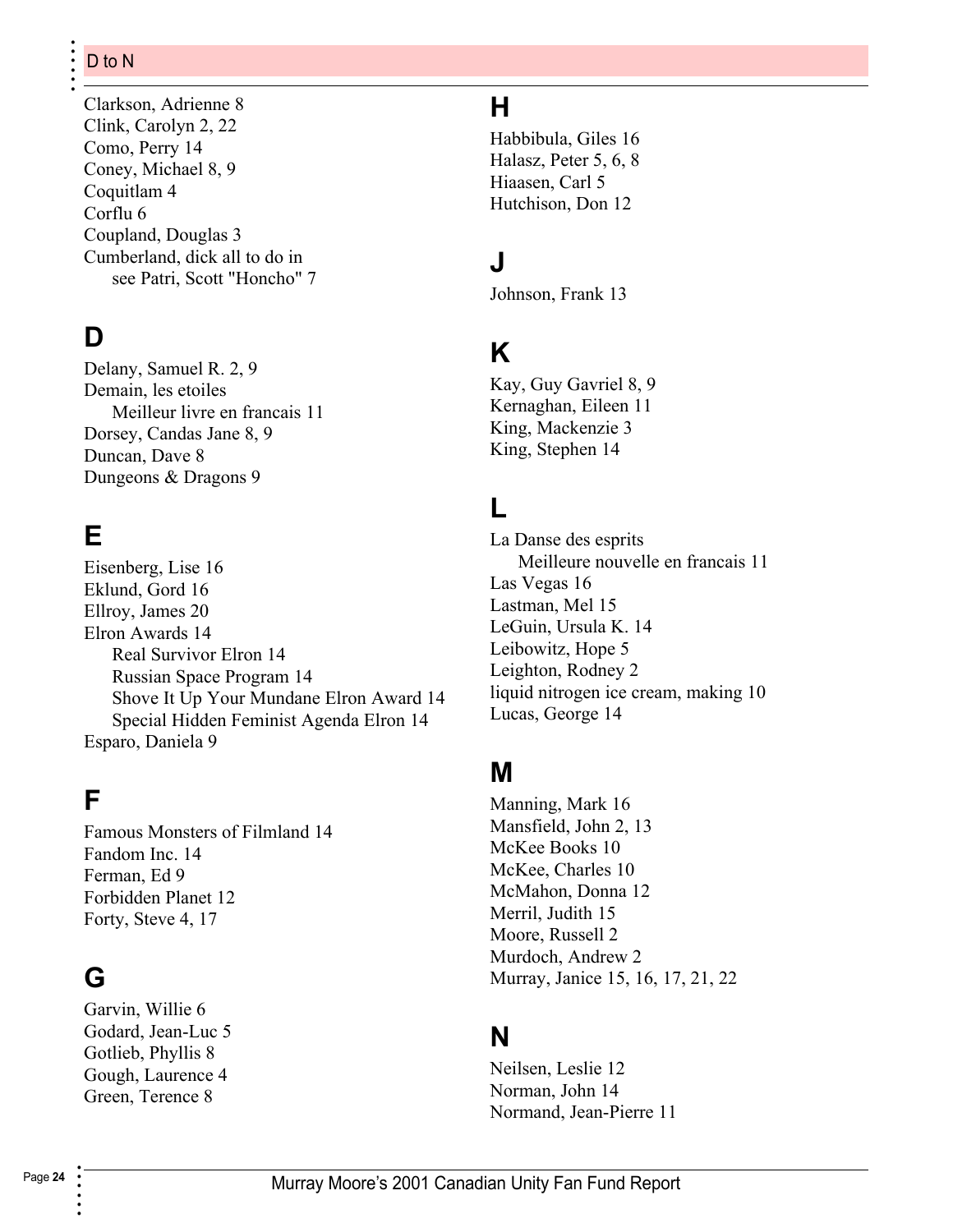•

•

## **O**

[O'Donnell, Peter 6](#page-5-4)

## **P**

Parker, Claire see Vancouver [Death on a No. 8 Hook 4](#page-3-5) [Patri, Scott "Honcho" 2,](#page-1-10) [7,](#page-6-5) [22](#page-21-7)

## **R**

R. Graeme Cameron [Fan Achievement \(Organizational\) 12](#page-11-12) [Rankin, Ian 5](#page-4-7) [Robinson, Spider 13](#page-12-4) [Rosenthal, Alan 10,](#page-9-5) [12,](#page-11-13) [15,](#page-14-3) [17,](#page-16-7) [18,](#page-17-0) [19,](#page-18-0) [21,](#page-20-1) [22](#page-21-8) [Runte, Robert 13](#page-12-5) [Rusch, Katherine K. 9](#page-8-9) [Russell, Sean 9](#page-8-10)

## **S**

[SAPS \(Spectator Amateur Press Society\) 16](#page-15-12) [Saul, John Ralston 8](#page-7-14) [Savage, Doc 5](#page-4-8) [Savage, Gillian 8,](#page-7-15) [9](#page-8-11) [Sawyer, Robert J. 2,](#page-1-11) [8,](#page-7-16) [11,](#page-10-16) [12,](#page-11-14) [13](#page-12-6) [Schroeder, Karl 8](#page-7-17) [Schwartzenegger, Arnold 8](#page-7-18) Science Fiction The Play [Best Work in English \(Other\) 11](#page-10-17) Seattle [Center of the Universe 18,](#page-17-1) [19](#page-18-1) [earthquake stories 17](#page-16-8) [Elliott Bay Book Company 20](#page-19-4) [Fremont 16,](#page-15-13) [18](#page-17-2) [the Berkeley of the Northwest 19](#page-18-2) [history 20](#page-19-5) [Lake Union 15](#page-14-4) [lawns 17](#page-16-9) [Lenin statue 16,](#page-15-14) [18,](#page-17-3) [19](#page-18-3) [Microsoft 10,](#page-9-6) [22](#page-21-9) [monorail 19](#page-18-4) [Nordstrom's Department Store 19](#page-18-5) [Salmon Bay Café 19](#page-18-6) [Seattle Mystery Bookshop 20](#page-19-6)

![](_page_24_Picture_9.jpeg)

[Space Needle 15](#page-14-5) [subway 20](#page-19-7) [Troll sculpture 16,](#page-15-15) [18,](#page-17-4) [19](#page-18-7) [Underground Seattle Tour 19,](#page-18-8) [20](#page-19-8) [Waiting for the Interurban sculpture 16,](#page-15-16) [19](#page-18-9) [Wallingford 16](#page-15-17) [Westlake Center 19](#page-18-10) SF magazines [Fantasy & Science Fiction 15](#page-14-6) [50th anniversary issue 5](#page-4-9) [Solaris 11](#page-10-18) [Tesseracts 9](#page-8-12) [Skene, Fran 13,](#page-12-7) [17](#page-16-10) [Skytrain 4](#page-3-6) [Smith, Craig 22](#page-21-10) [Smith, Douglas 11](#page-10-19) Snow Queen, The [Best Long-Form Work in English 11](#page-10-20) Solaris [Meilleure ouvrage en francais \(Autre\) 11](#page-10-21) [Speirs, Dale 5](#page-4-10) [Spencer, Garth 2,](#page-1-12) [13](#page-12-8)